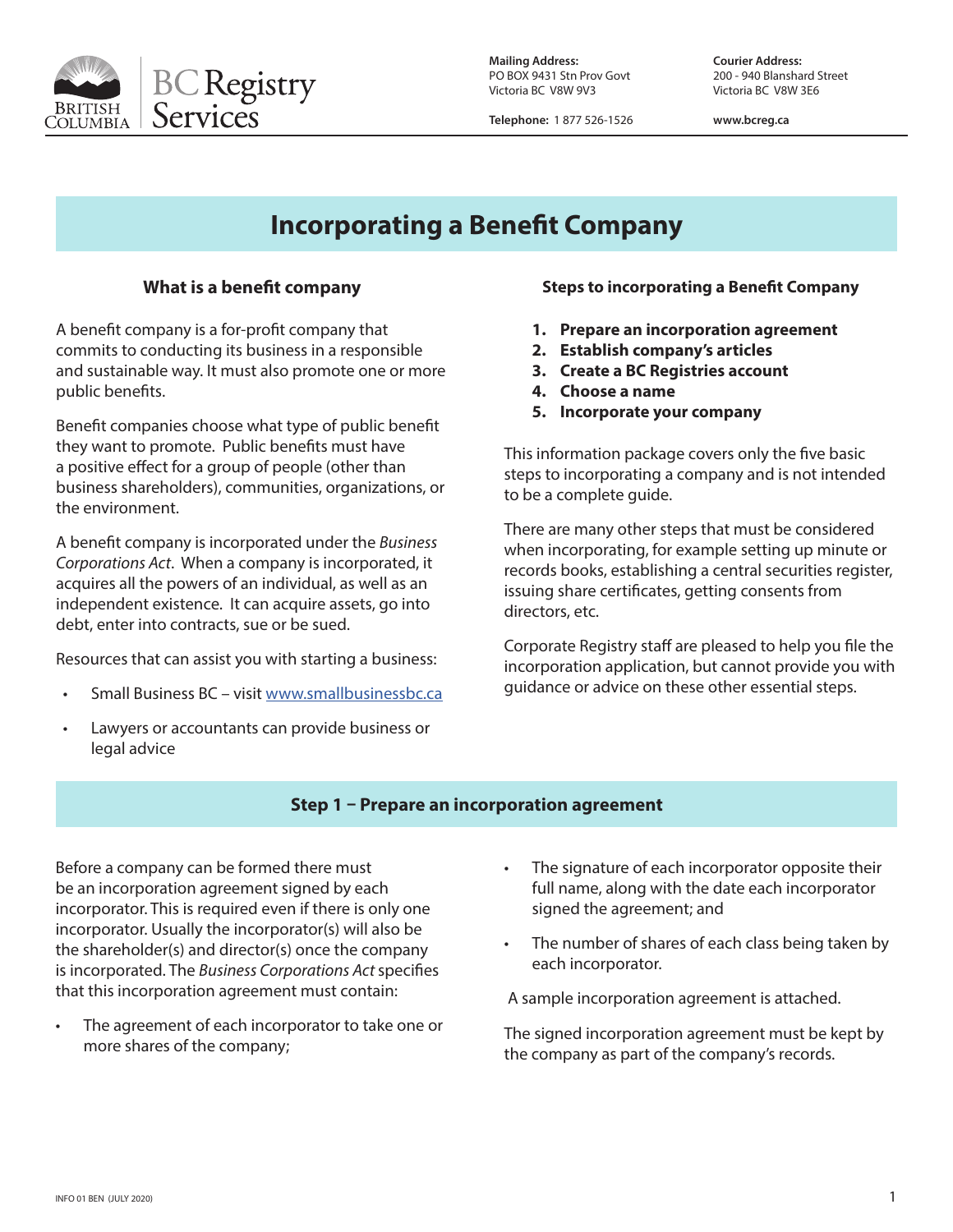#### **Step 2 – Establish your company's articles**

Every company must have a set of articles. The company's articles are the rules that govern the conduct of the company and its shareholders, directors and officers. The articles for benefit companies need to state the public benefits the company commits to promote in a responsible manner.

A sample set of articles is attached and can be used if a company has a simple share structure **without** any special rights or restrictions. For small companies, namely those that have only one shareholder or where officers are all family members, this is usually a suitable **The sample articles are meant to be adopted without amending the document. If you want to customize the articles for the company, it is recommended you seek legal advice.**

set of articles.

The articles must be kept by the company as part of the company's records.

#### **Step 3 - Create a BC Registries account**

In order to file an incorporation application, you need to set up a BC Business Registries account. Having an account promotes a secure way to ensure only those authorized to file documents on the company's behalf can do so.

When you have an account, you can easily view your company's filing history, reprint documents and make changes to your company information.

If you manage multiple companies, you only need to log in once to access all your companies.

To set up an account, visit www.bcregistry.ca/business and select "Create a BC Registries Account"

#### **Step 4 – Choose a name**

A company can choose to use as its name, the incorporation number of the company followed by "B.C. Ltd." or request a specific name.

**If you choose to use the incorporation number as the company's name, you can proceed to Step 5.** The incorporation number is assigned by the Corporate Registry after the Incorporation Application is filed and the company is incorporated.

If the company intends to use a specific name, that name must be approved and reserved by the Business Registry. This is to ensure the company's name can be distinguished from the names of other incorporated companies and that the name meets specific guidelines established by the registrar of companies.

**The quickest way to request a name is online at bcregistry.ca/business if using a credit card or if you have a BC OnLine account you can submit your request electronically at www.bconline. gov.bc.ca**

Other options for requesting a name:

- Service BC Centre. For location near you, go to www.servicebc.gov.bc.ca
- Download and mail your Name Approval Request form

Please read the Name Approval Request instructions carefully before making your three choices. The filing fee is \$30.00.

The name reservation is for a period of 56 days. The other steps in the incorporation process must be completed and the Incorporation Application must be electronically filed before the 56 day period ends.

Approval of a name by the registrar for the incorporation of a business does not provide a proprietary right or interest in the name. The approval is solely intended to prevent names of incorporated businesses from being so similar as to confuse or mislead the public.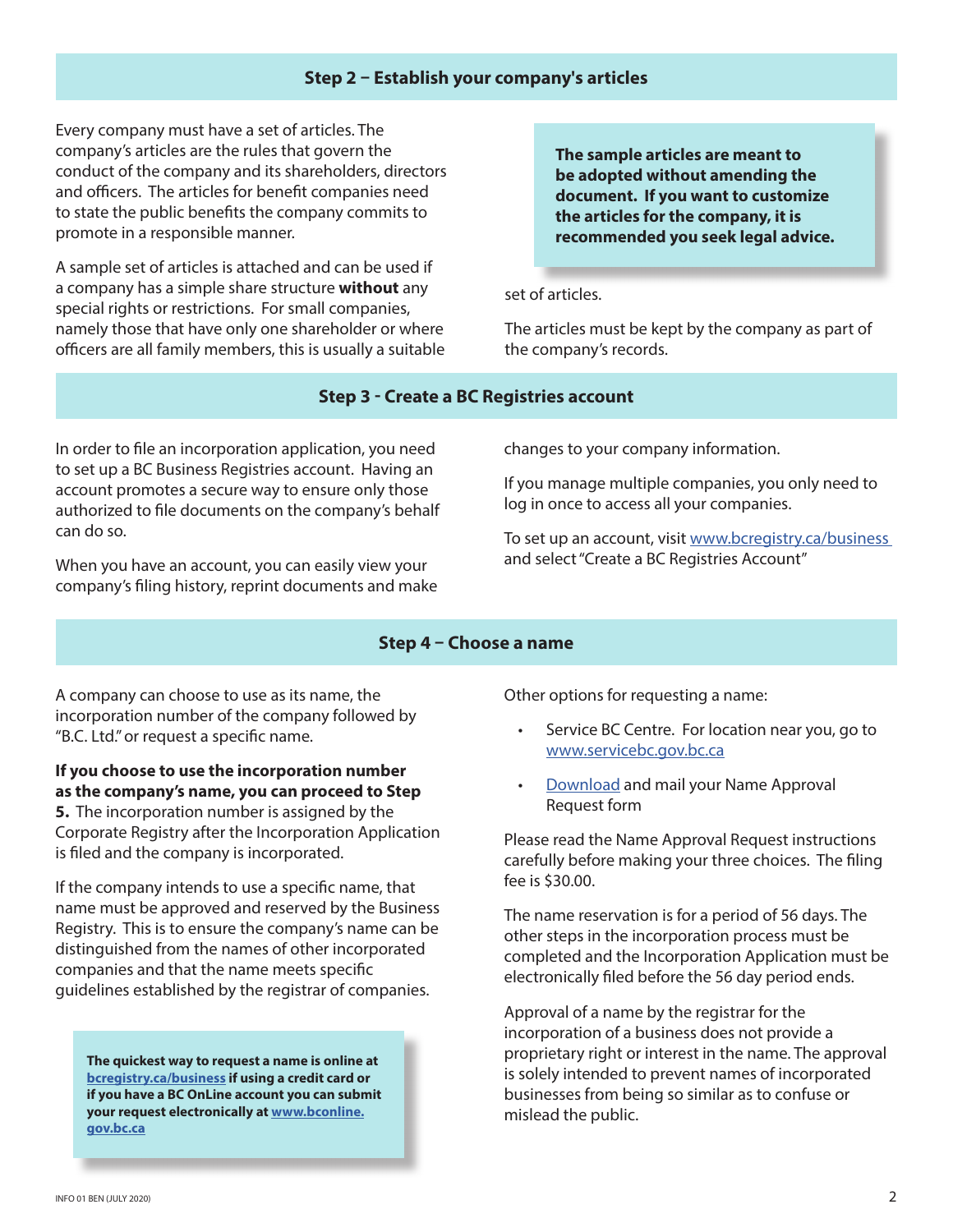This means another business operating in B.C. or elsewhere, that is not incorporated or registered with the Corporate Registry could use the same or similar name as your business.

If it is important to protect your name outside B.C., or from any other unregistered or unincorporated business in B.C., then you should contact Industry Canada for information on trademarks. Their website address is www.strategis.ic.gc.ca.

#### **Step 5 - Incorporate your company**

Now that you have a BC Registries Account, the next step in the process is to return to the Business Registry webpage www.bcregistry.ca/business and incorporate your company.

You will be prompted to enter the information about your company such as addresses, directors and classes of shares. We will also remind you to complete the Incorporation Agreement and Articles and provide you with which you may be able to use sample articles (see Steps 1 & 2 in this package). Online help information is available while you complete your application.

You will be prompted to pay the legislated \$350.00 fee to incorporate a company as well as a BC OnLine service fee of \$1.50. There is an additional \$100 charge if you want to choose a particular incorporation date.

When the company is incorporated (immediately upon payment or on the date you specified) you will be assigned an incorporation number and receive incorporation documents. The company is legally required to keep these documents as part of the company's records. These certified documents will always be available online when you visit the Business Registry webpage www.bcregistry.ca/business and log in to your account.

#### **I'm incorporated. Now what?**

The Corporate Registry will provide you with a 15-digit Business Number issued by Canada Revenue Agency. You may be asked for this number if dealing with the Ministry of Finance for PST, WorkSafeBC or applying for a GST number or other accounts at Canada Revenue Agency.

It is a company's legal responsibility to keep company information current with the Corporate Registry. This includes filing an annual report each year and letting us know when a company address or director changes. Log in to your BC Registries account to manage your company. Your business dashboard will also let you

know when it is time to file your annual report.

A benefit company also needs to publish an annual benefit report.

Throughout the life of the company, it is required to maintain a minute or records book and retain certain documents ( Section 42, *Business Corporations Act*) Seek professional advice for assistance.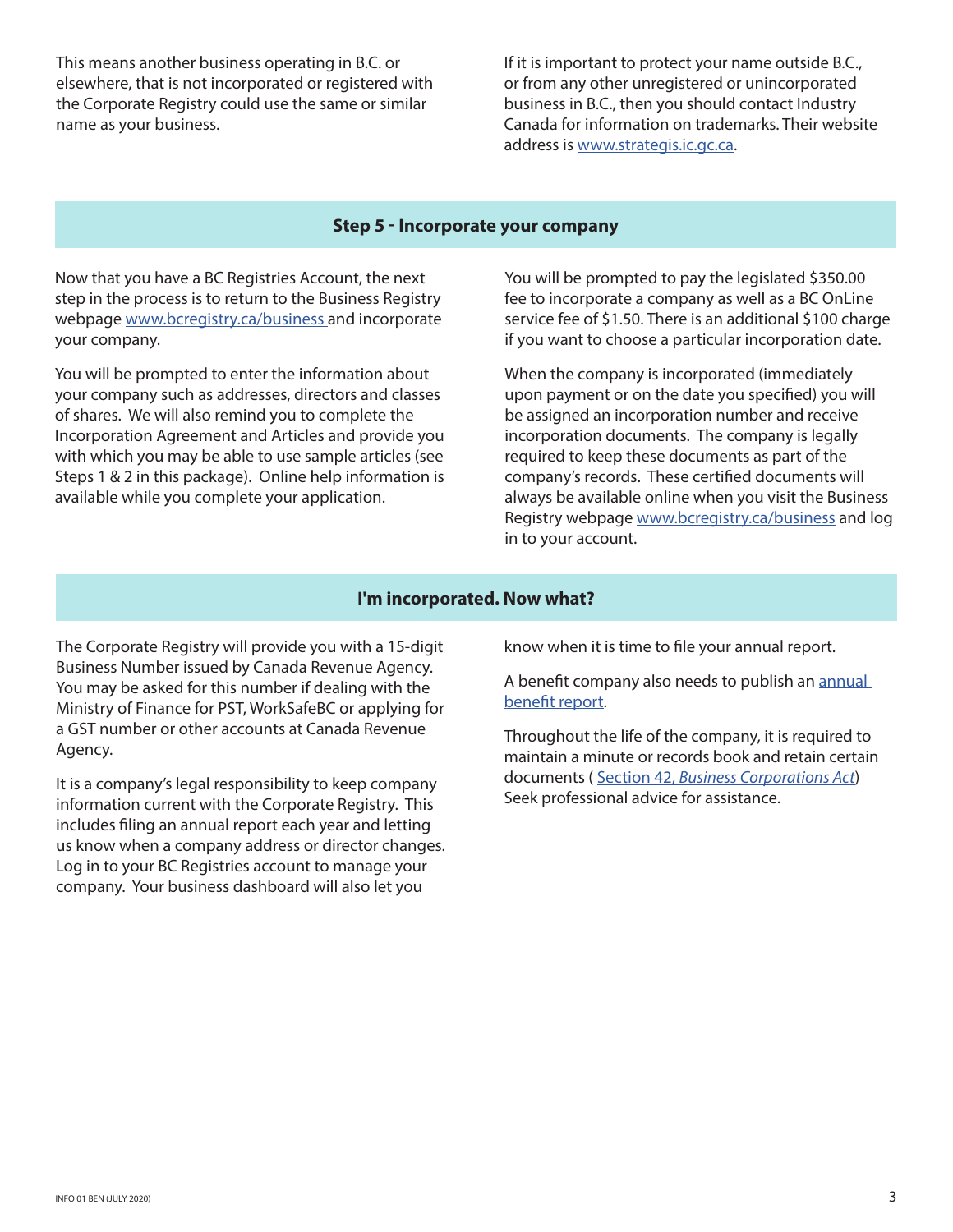# **Still have questions**

For more information about completing your filings and documentation, contact the Corporate Registry at 1 877 526-1526. Corporate Registry staff cannot provide legal or business advice.

If you would like to use BC Registry Services' preferred service provider Dye & Durham to file on your behalf, you should contact them to confirm the total fees required, before sending your documents for filing. They can be reached by phone at 604 257-1800 or 1 800 661-1811. Office locations can be found on their web site at dyedurham.com/contact-us/.

# **Checklist**

- **Prepare an incorporation agreement**
- **Establish company's articles**
- **Create a BC Registries account**
- **Request name approval and reservation**
- **Incorporate your company**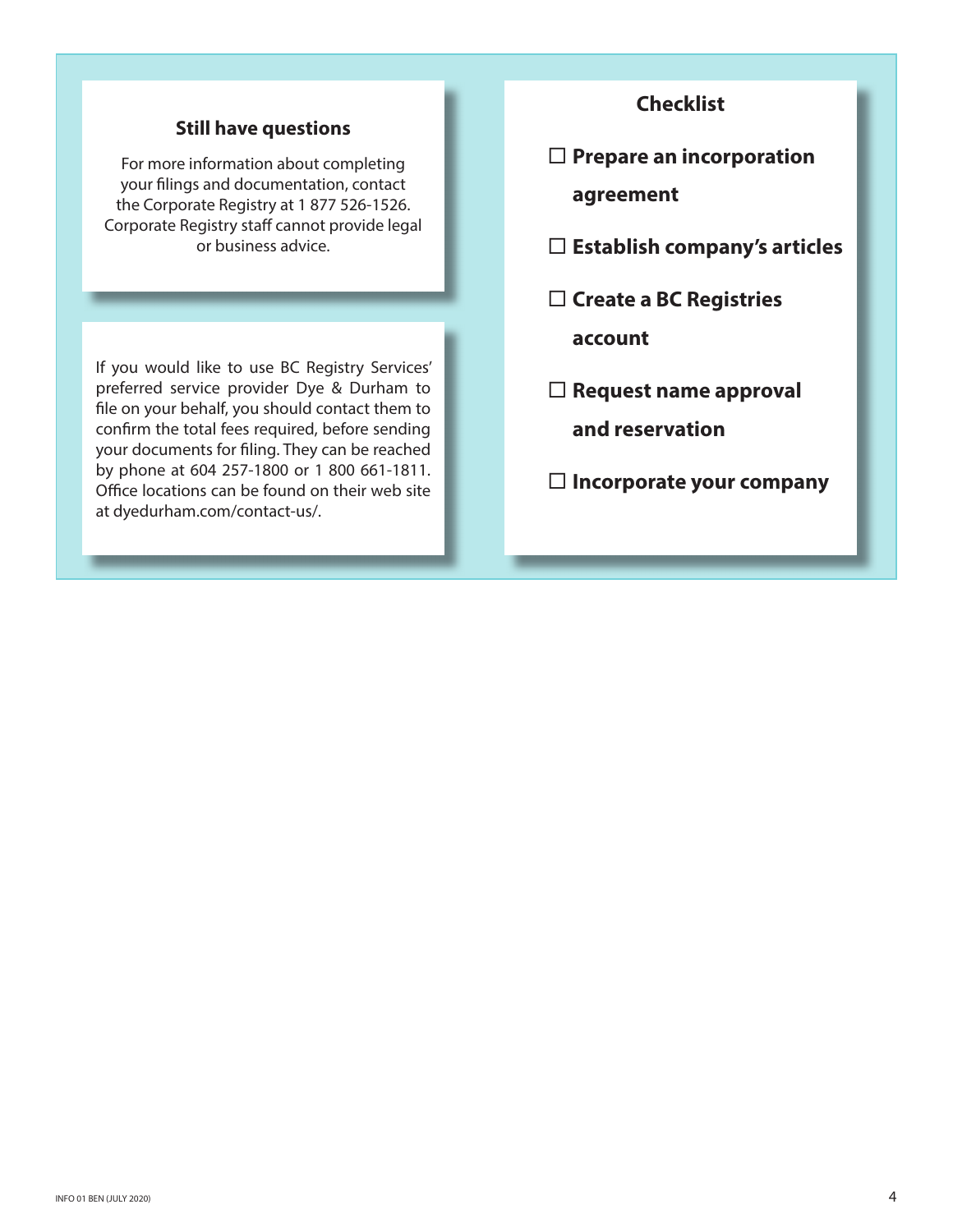# **INCORPORATION AGREEMENT**

We propose to form a company under the *Business Corporations Act* (BC) under the name of

(the "Company").

We agree to take the number of shares in the Company set opposite our names:

| <b>NAME OF INCORPORATOR</b> | <b>SIGNATURE OF INCORPORATOR</b> | <b>NUMBER OF</b><br><b>SHARES</b> | <b>DATE OF SIGNING</b><br>YYYY/MM/DD |
|-----------------------------|----------------------------------|-----------------------------------|--------------------------------------|
|                             |                                  | shares                            |                                      |
|                             |                                  | shares                            |                                      |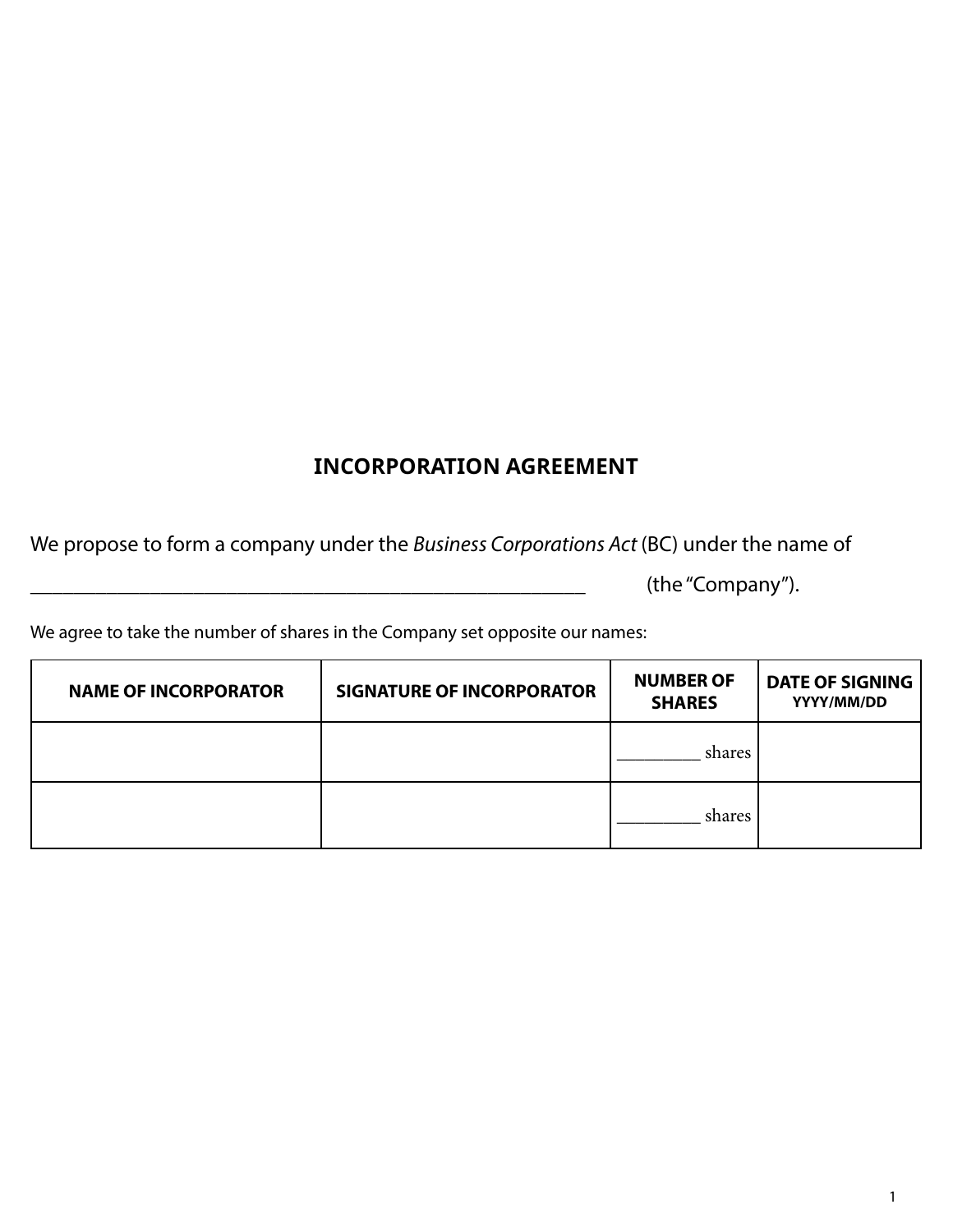# **NAME OF COMPANY ("The Company")**

Incorporation Number: \_\_\_\_\_\_\_\_\_\_\_\_\_\_\_\_\_\_\_\_\_\_\_\_\_\_\_

The Company has as its articles the following articles.

| <b>FULL NAME AND SIGNATURE OF EACH INCORPORATOR</b> | DATE OF SIGNING<br>YYYY/MM/DD |
|-----------------------------------------------------|-------------------------------|
|                                                     |                               |
|                                                     |                               |
|                                                     |                               |
|                                                     |                               |

# **ARTICLES**

# **Part 1 — Benefit Company Provision**

1.1 The Company commits to promote the following public benefits:

1.2 The Company commits:

(i) to conduct the benefit company's business in a responsible and sustainable manner;

(ii) to promote the public benefits specified in paragraph 1.1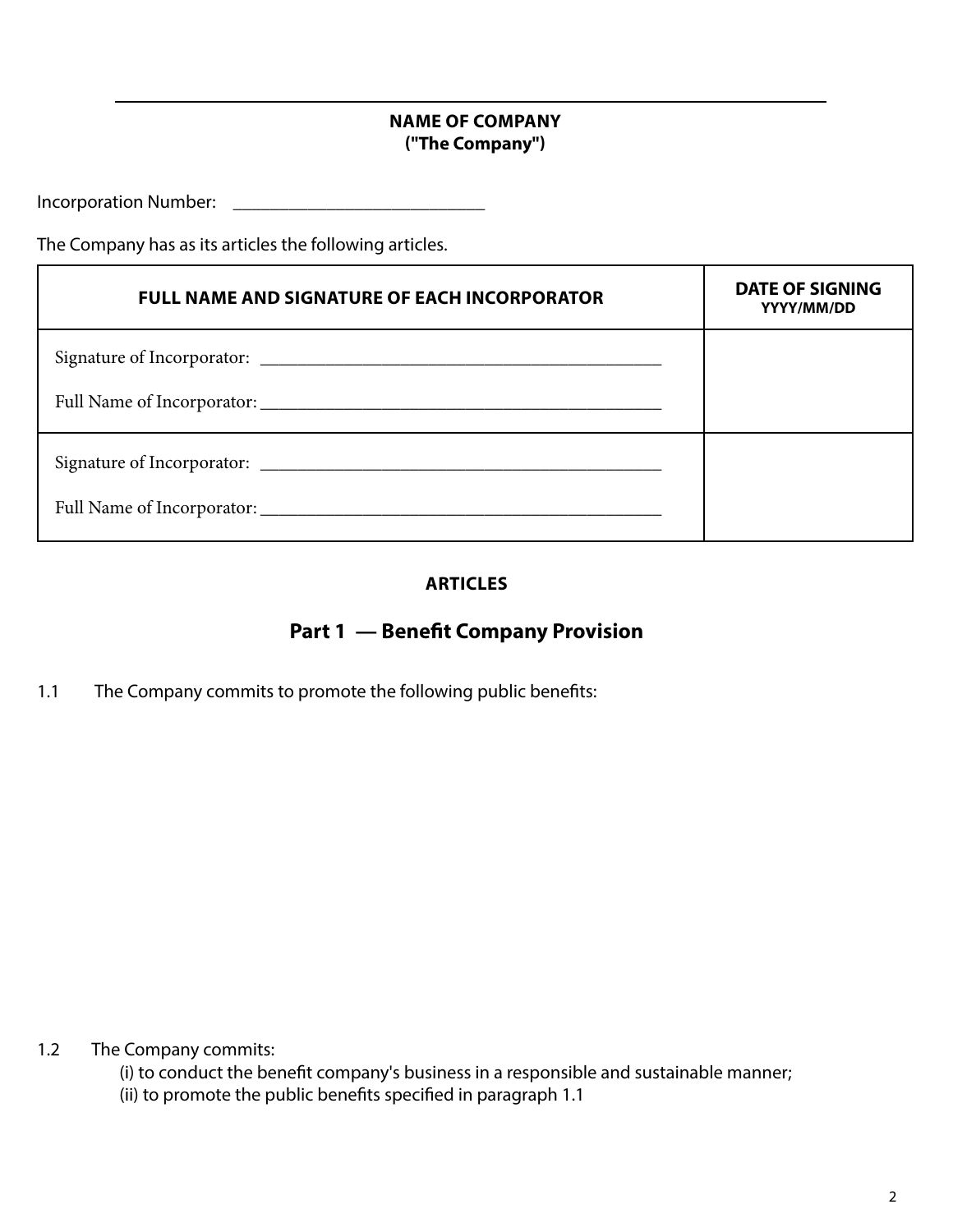# **Part 2 — Interpretation**

## **DEFINITIONS**

2.1 Without limiting Article 2.2, in these articles, unless the context requires otherwise: **"adjourned meeting"** means the meeting to which a meeting is adjourned under Article 9.6 or 9.10; **"appropriate person"** has the same meaning as in the *Securities Transfer Act;* **"board"** and **"directors"** mean the directors or sole director of the Company for the time being; **"***Business Corporations Act***"** means the *Business Corporations Act*, S.B.C. 2002, c.57, and includes its regulations;

**"***Interpretation Act***"** means the *Interpretation Act*, R.S.B.C. 1996, c. 238;

**"protected purchaser"** has the same meaning as in the *Securities Transfer Act*;

**"trustee"**, in relation to a shareholder, means the personal or other legal representative of the shareholder, and includes a trustee in bankruptcy of the shareholder.

#### *Business Corporations Act* **definitions apply**

2.2 The definitions in the *Business Corporations Act* apply to these articles.

#### *Interpretation Act* **applies**

2.3 The *Interpretation Act* applies to the interpretation of these articles as if these articles were an enactment.

#### **Conflict in definitions**

2.4 If there is a conflict between a definition in the *Business Corporations Act* and a definition or rule in the *Interpretation Act* relating to a term used in these articles, the definition in the *Business Corporations Act* will prevail in relation to the use of the term in these articles.

#### **Conflict between articles and legislation**

2.5 If there is a conflict between these articles and the *Business Corporations Act, the Business Corporations Act*  will prevail.

# **Part 3 — Shares and Share Certificates**

#### **Form of share certificate**

3.1 Each share certificate issued by the Company must comply with, and be signed as required by, the *Business Corporations Act.*

#### **Right to share certificate**

3.2 Each shareholder is entitled, without charge, to one certificate representing the share or shares of each class or series of shares held by the shareholder.

#### **Sending of share certificate**

3.3 Any share certificate to which a shareholder is entitled may be sent to the shareholder by mail and neither the Company nor any agent is liable for any loss to the shareholder because the certificate sent is lost in the mail or stolen.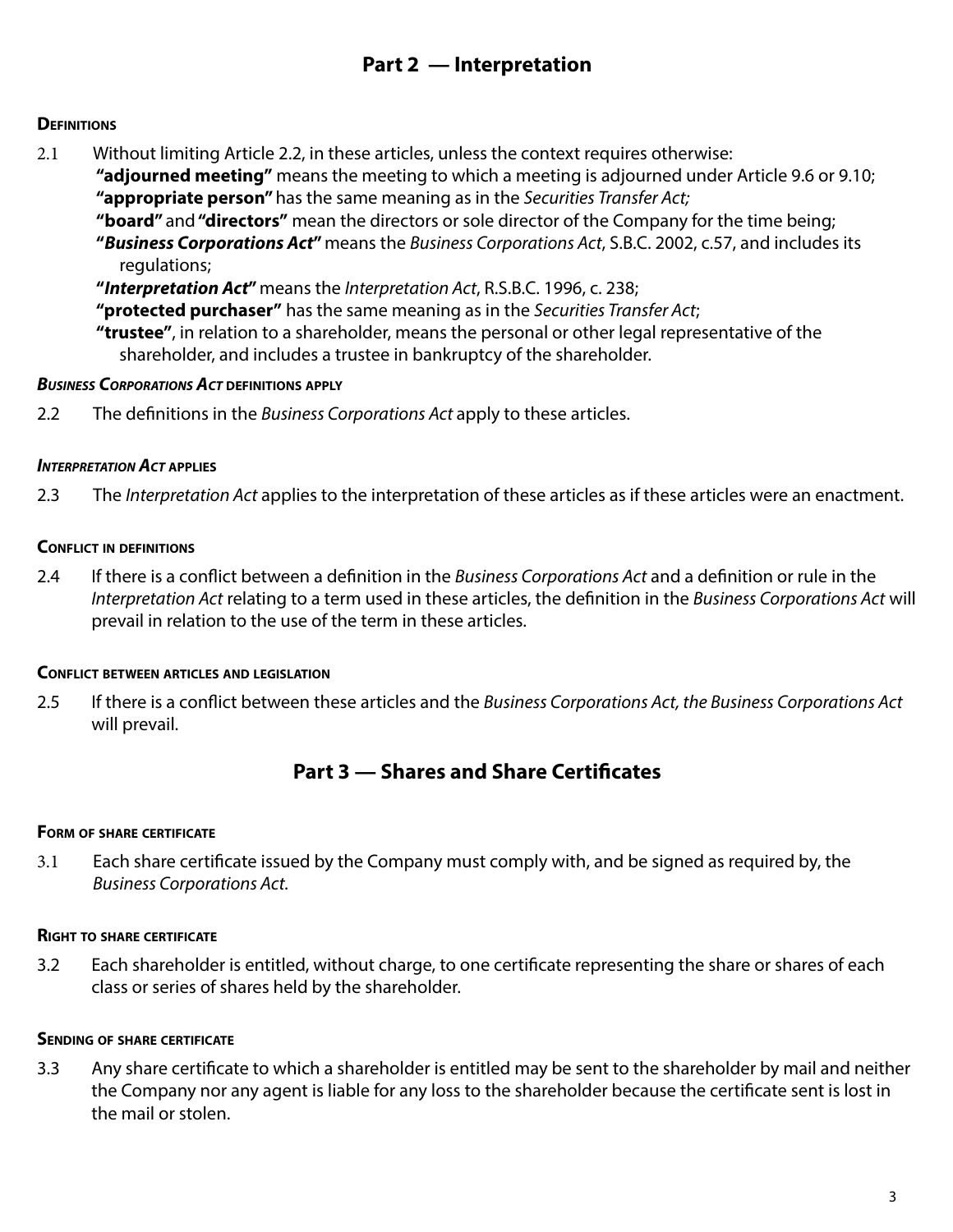#### **Replacement of worn out or defaced certificate**

- 3.4 If the directors are satisfied that a share certificate is worn out or defaced, they must, on production to them of the certificate and on such other terms, if any, as they think fit,
	- (a) order the certificate to be cancelled, and
	- (b) issue a replacement share certificate.

### **Replacement of lost, destroyed or wrongfully taken certificate**

- 3.5 If a person entitled to a share certificate claims that the share certificate has been lost, destroyed or wrongfully taken, the Company must issue a new share certificate, if the person
	- (a) so requests before the Company has notice that the lost, destroyed or wrongfully taken share certificate has been acquired by a protected purchaser,
	- (b) provides the Company with an indemnity bond sufficient, in the judgment of the directors, to protect the Company from any loss that the Company may suffer by issuing a new certificate, and
	- (c) satisfies any other reasonable requirements imposed by the Company.

# **Certificate not to be replaced after registration of transfer**

- 3.51 A person entitled to a share certificate may not assert against the Company a claim for a new share certificate under Article 3.5 if
	- (a) the share certificate has been lost, apparently destroyed or wrongfully taken and the person fails to notify the Company of that fact within a reasonable time after the person has notice of it, and
	- (b) the Company registers a transfer of the shares represented by the certificate before receiving a notice of the loss, apparent destruction or wrongful taking of the share certificate.

## **Splitting share certificates**

3.6 If a shareholder surrenders a share certificate to the Company with a written request that the Company issue in the shareholder's name 2 or more certificates, each representing a specified number of shares and in the aggregate representing the same number of shares as the certificate so surrendered, the Company must cancel the surrendered certificate and issue replacement share certificates in accordance with that request.

# **Part 4 — Issue of Shares**

#### **Directors authorized to issue shares**

4.1 The directors may, subject to the rights of the holders of the issued shares of the Company, issue, allot, sell, grant options on or otherwise dispose of the unissued shares, and issued shares held by the Company, at the times, to the persons, including directors, in the manner, on the terms and conditions and for the issue prices that the directors, in their absolute discretion, may determine.

#### **Company need not recognize unregistered interests**

4.2 Except as required by law or these articles, the Company need not recognize or provide for any person's interests in or rights to a share unless that person is the shareholder of the share.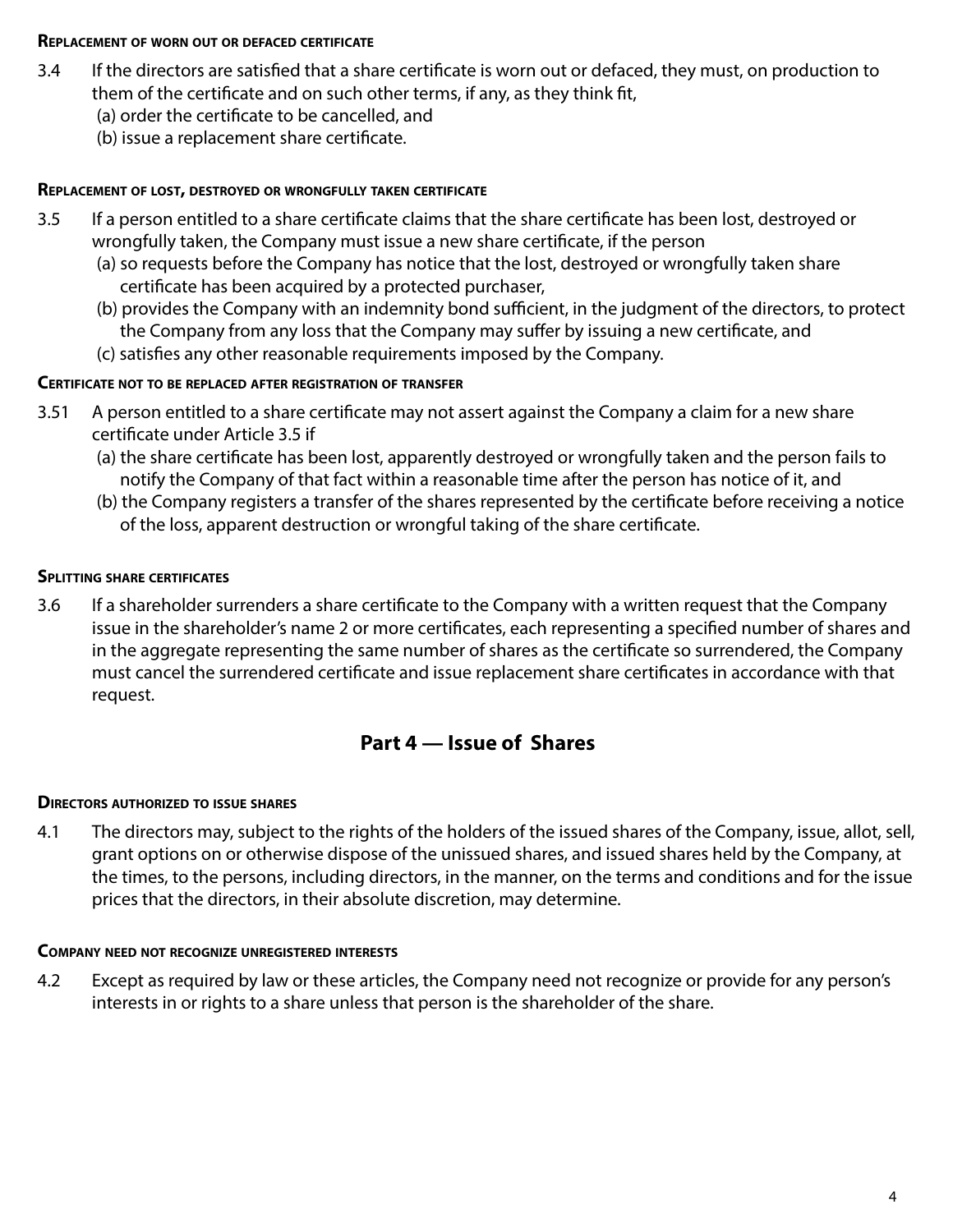# **Part 5 — Share Transfers**

## **Registering transfers**

- 5.1 If the Company has issued, or may be required to issue, a share certificate in respect of a share of the Company, a transfer of that share must not be registered unless the Company, or the transfer agent or registrar for the applicable class or series of shares, has received
	- (a) the share certificate, if any,
	- (b) a written instrument of transfer, which instrument of transfer may be on a separate document or on the share certificate, endorsed by
		- (i) the shareholder,
		- (ii) any other appropriate person, or
		- (iii) an agent who has actual authority to act on behalf of the shareholder or appropriate person, and
	- (c) any other evidence reasonably required by the Company, or by the transfer agent or registrar for the applicable class or series of shares, to prove
		- (i) the title of the transferor,
		- (ii) the transferor's right to transfer the share
		- (iii) that the endorsement is genuine and authorized, or
		- (iv) that the transfer is rightful or is to a protected purchaser.

## **Transfer fee**

5.2 There must be paid to the Company, in relation to the registration of any transfer, the amount determined by the directors.

# **Part 6 — Purchase of Shares**

#### **Company authorized to purchase shares**

6.1 Subject to the special rights and restrictions attached to any class or series of shares, the Company may, if it is authorized to do so by the directors, purchase or otherwise acquire any of its shares.

# **Part 7 — Borrowing Powers**

#### **Powers of directors**

- 7.1 The directors may from time to time on behalf of the Company
	- (a) borrow money in the manner and amount, on the security, from the sources and on the terms and conditions that they consider appropriate,
	- (b) issue bonds, debentures and other debt obligations either outright or as security for any liability or obligation of the Company or any other person,
	- (c) guarantee the repayment of money by any other person or the performance of any obligation of any other person, and
	- (d) mortgage or charge, whether by way of specific or floating charge, or give other security on the whole or any part of the present and future undertaking of the Company.

# **Part 8 — General Meetings**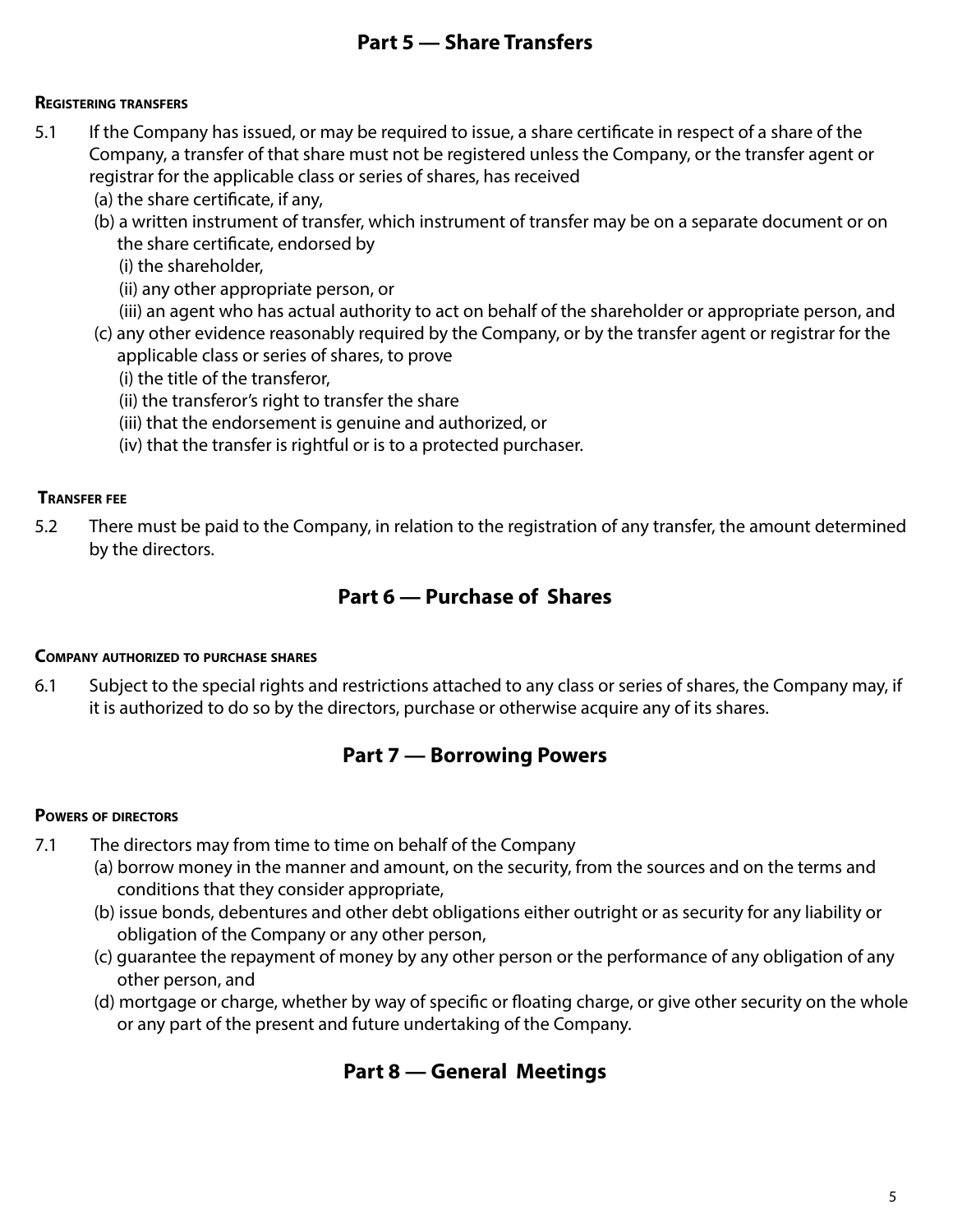### **Annual general meetings**

8.1 Unless an annual general meeting is deferred or waived in accordance with section 182 (2) (a) or (c) of the *Business Corporations Act,* the Company must hold its first annual general meeting within 18 months after the date on which it was incorporated or otherwise recognized, and after that must hold an annual general meeting at least once in each calendar year and not more than 15 months after the last annual general meeting.

## **When annual general meeting is deemed to have been held**

8.2 If all of the shareholders who are entitled to vote at an annual general meeting consent by a unanimous resolution under section 182 (2) (b) of the *Business Corporations Act* to all of the business that is required to be transacted at that annual general meeting, the annual general meeting is deemed to have been held on the date selected, under section 182 (3) of the *Business Corporations Act,* in the unanimous resolution.

## **Calling of shareholder meetings**

8.3 The directors may, whenever they think fit, call a meeting of shareholders.

# **Special business**

- 8.4 If a meeting of shareholders is to consider special business within the meaning of Article 9.1, the notice of meeting must
	- (a) state the general nature of the special business, and
	- (b) if the special business includes considering, approving, ratifying, adopting or authorizing any document or the signing of or giving of effect to any document, have attached to it a copy of the document or state that a copy of the document will be available for inspection by shareholders
		- (i) at the Company's records office, or at such other reasonably accessible location in British Columbia as is specified by the notice, and
		- (ii) during statutory business hours on any one or more specified days before the day set for the holding of the meeting.

# **Part 9 — Proceedings at Meetings of Shareholders**

# **Special business**

- 9.1 At a meeting of shareholders, the following business is special business:
	- (a) at a meeting of shareholders that is not an annual general meeting, all business is special business except business relating to the conduct of or voting at the meeting;
	- (b) at an annual general meeting, all business is special business except for the following:
		- (i) business relating to the conduct of, or voting at, the meeting;
		- (ii) consideration of any financial statements of the Company presented to the meeting;
		- (iii) consideration of any reports of the directors or auditor;
		- (iv) the setting or changing of the number of directors;
		- (v) the election or appointment of directors;
		- (vi) the appointment of an auditor;
		- (vii) the setting of the remuneration of an auditor;
		- (viii) business arising out of a report of the directors not requiring the passing of a special resolution or an exceptional resolution.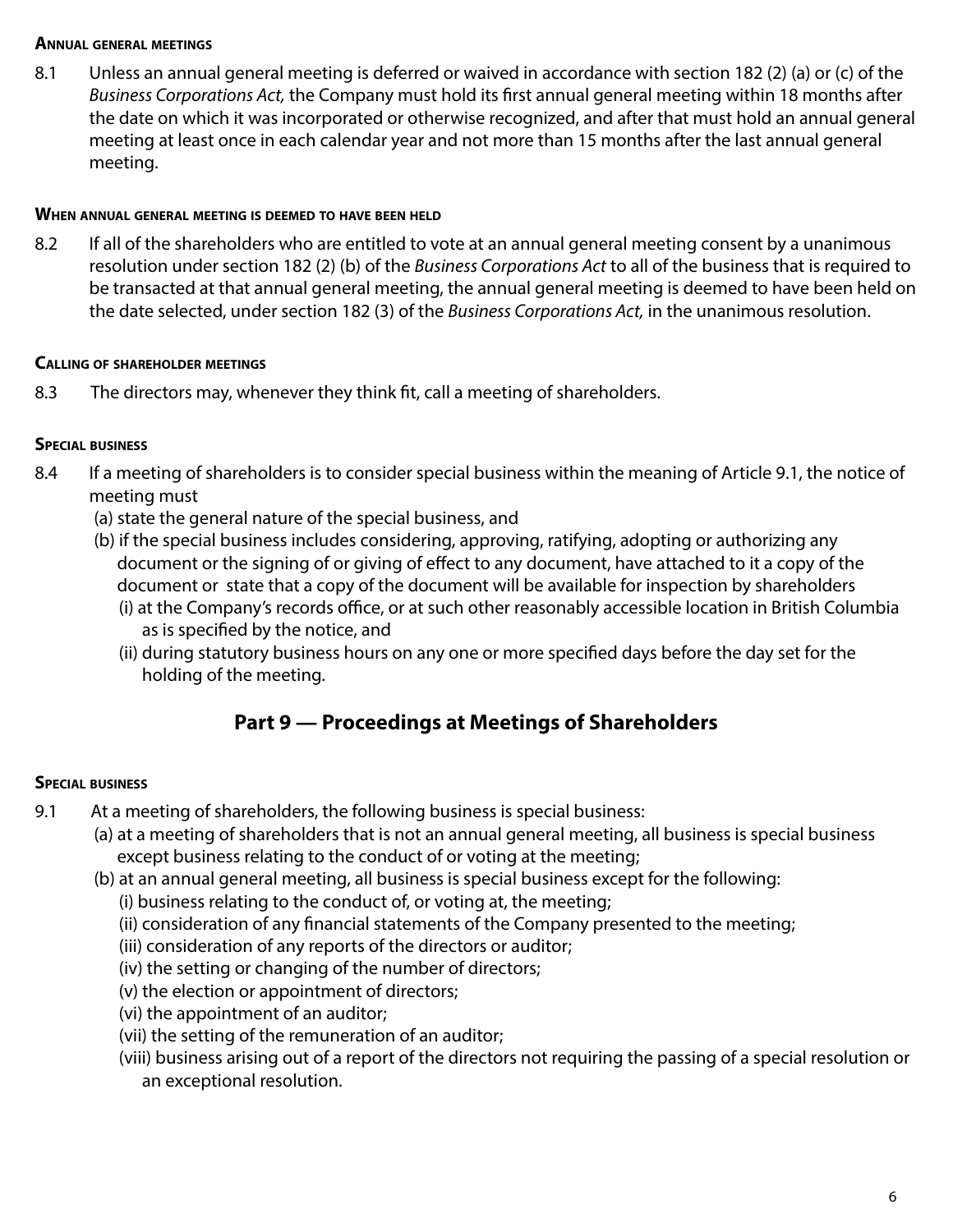## **Quorum**

9.2 Subject to the special rights and restrictions attached to the shares of any class or series of shares, the quorum for the transaction of business at a meeting of shareholders is 2 persons who are, or who represent by proxy, shareholders who, in the aggregate, hold at least 1/20 of the issued shares entitled to be voted at the meeting.

## **One shareholder may constitute quorum**

- 9.3 If there is only one shareholder entitled to vote at a meeting of shareholders,
	- (a) the quorum is one person who is, or who represents by proxy, that shareholder, and
	- (b) that shareholder, present in person or by proxy, may constitute the meeting.

## **Other persons may attend**

9.4 The directors, the president, if any, the secretary, if any, and any lawyer or auditor for the Company are entitled to attend any meeting of shareholders, but if any of those persons does attend a meeting of shareholders, that person is not to be counted in the quorum, and is not entitled to vote at the meeting, unless that person is a shareholder or proxy holder entitled to vote at the meeting.

## **Requirement of quorum**

9.5 No business, other than the election of a chair of the meeting and the adjournment of the meeting, may be transacted at any meeting of shareholders unless a quorum of shareholders entitled to vote is present at the commencement of the meeting.

## **Lack of quorum**

- 9.6 If, within 1/2 hour from the time set for the holding of a meeting of shareholders, a quorum is not present, (a) in the case of a general meeting convened by requisition of shareholders, the meeting is dissolved, and
	- (b ) in the case of any other meeting of shareholders, the meeting stands adjourned to the same day in the next week at the same time and place.

# **Lack of quorum at succeeding meeting**

9.7 If, at the meeting to which the first meeting referred to in Article 9.6 was adjourned, a quorum is not present within 1/2 hour from the time set for the holding of the meeting, the persons present and being, or representing by proxy, shareholders entitled to attend and vote at the meeting constitute a quorum.

# **Chair**

- 9.8 The following individual is entitled to preside as chair at a meeting of shareholders:
	- (a) the chair of the board, if any;
	- (b) if the chair of the board is absent or unwilling to act as chair of the meeting, the president, if any.

# **Alternate chair**

9.9 If, at any meeting of shareholders, there is no chair of the board or president present within 15 minutes after the time set for holding the meeting, or if the chair of the board and the president are unwilling to act as chair of the meeting, or if the chair of the board and the president have advised the secretary, if any, or any director present at the meeting, that they will not be present at the meeting, the directors present must choose one of their number to be chair of the meeting or if all of the directors present decline to take the chair or fail to so choose or if no director is present, the shareholders present in person or by proxy must choose any person present at the meeting to chair the meeting.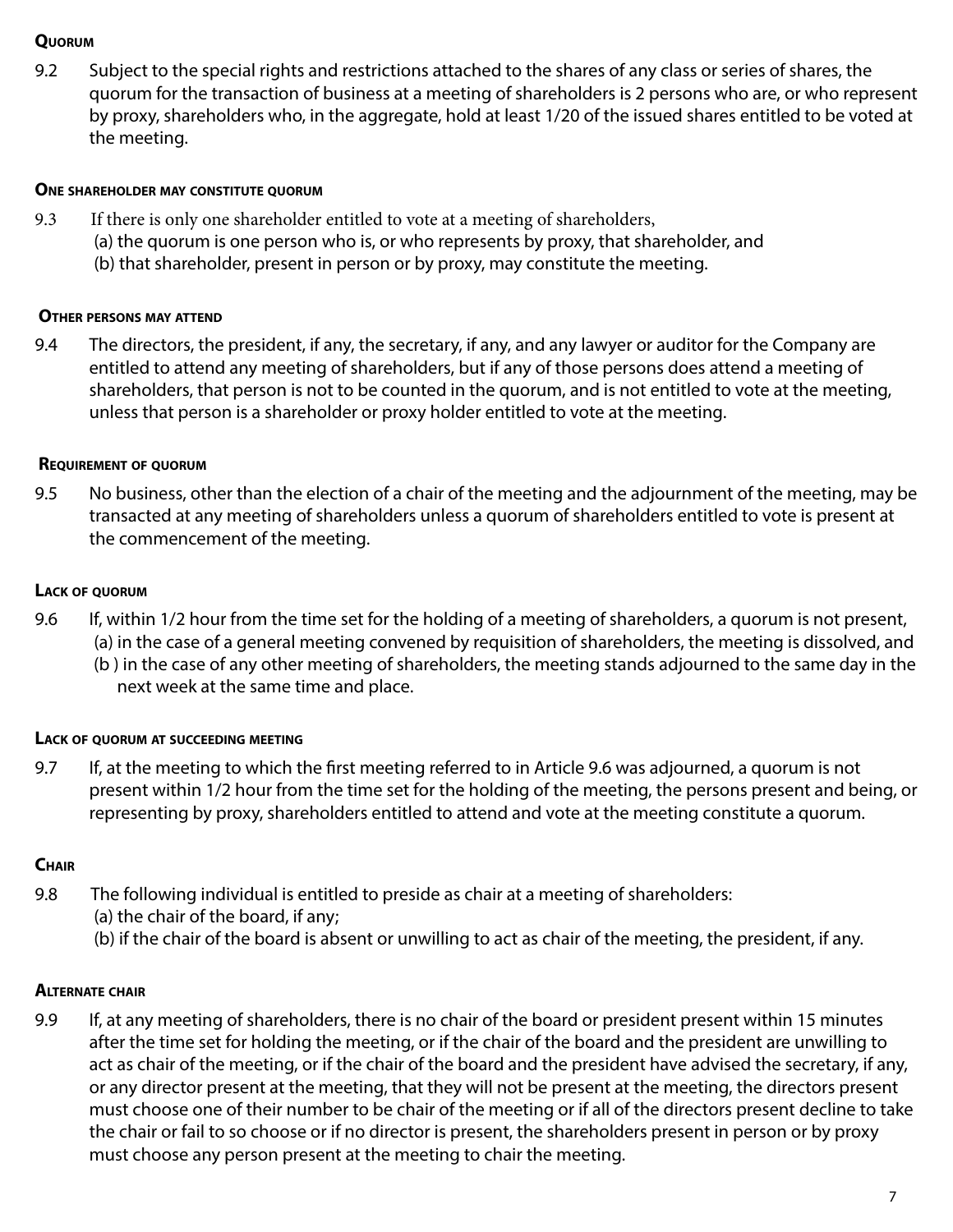#### **Adjournments**

9.10 The chair of a meeting of shareholders may, and if so directed by the meeting must, adjourn the meeting from time to time and from place to place, but no business may be transacted at any adjourned meeting other than the business left unfinished at the meeting from which the adjournment took place.

#### **Notice of adjourned meeting**

9.11 It is not necessary to give any notice of an adjourned meeting or of the business to be transacted at an adjourned meeting of shareholders except that, when a meeting is adjourned for 30 days or more, notice of the adjourned meeting must be given as in the case of the original meeting.

#### **Motion need not be seconded**

9.12 No motion proposed at a meeting of shareholders need be seconded unless the chair of the meeting rules otherwise, and the chair of any meeting of shareholders is entitled to propose or second a motion.

#### **Manner of taking <sup>a</sup> poll**

- 9.13 Subject to Article 9.14, if a poll is duly demanded at a meeting of shareholders,
	- (a) the poll must be taken
		- (i) at the meeting, or within 7 days after the date of the meeting, as the chair of the meeting directs, and
		- (ii) in the manner, at the time and at the place that the chair of the meeting directs,
		- (iii) the result of the poll is deemed to be a resolution of and passed at the meeting at which the poll is demanded, and
		- (iv) the demand for the poll may be withdrawn.

#### **Demand for <sup>a</sup> poll on adjournment**

9.14 A poll demanded at a meeting of shareholders on a question of adjournment must be taken immediately at the meeting.

#### **Demand for <sup>a</sup> poll not to prevent continuation of meeting**

9.15 The demand for a poll at a meeting of shareholders does not, unless the chair of the meeting so rules, prevent the continuation of a meeting for the transaction of any business other than the question on which a poll has been demanded.

#### **Poll not available in respect of election of chair**

9.16 No poll may be demanded in respect of the vote by which a chair of a meeting of shareholders is elected.

#### **Casting of votes on poll**

9.17 On a poll, a shareholder entitled to more than one vote need not cast all the votes in the same way.

#### **Chair must resolve dispute**

9.18 In the case of any dispute as to the admission or rejection of a vote given on a poll, the chair of the meeting must determine the same, and his or her determination made in good faith is final and conclusive.

#### **Chair has no second vote**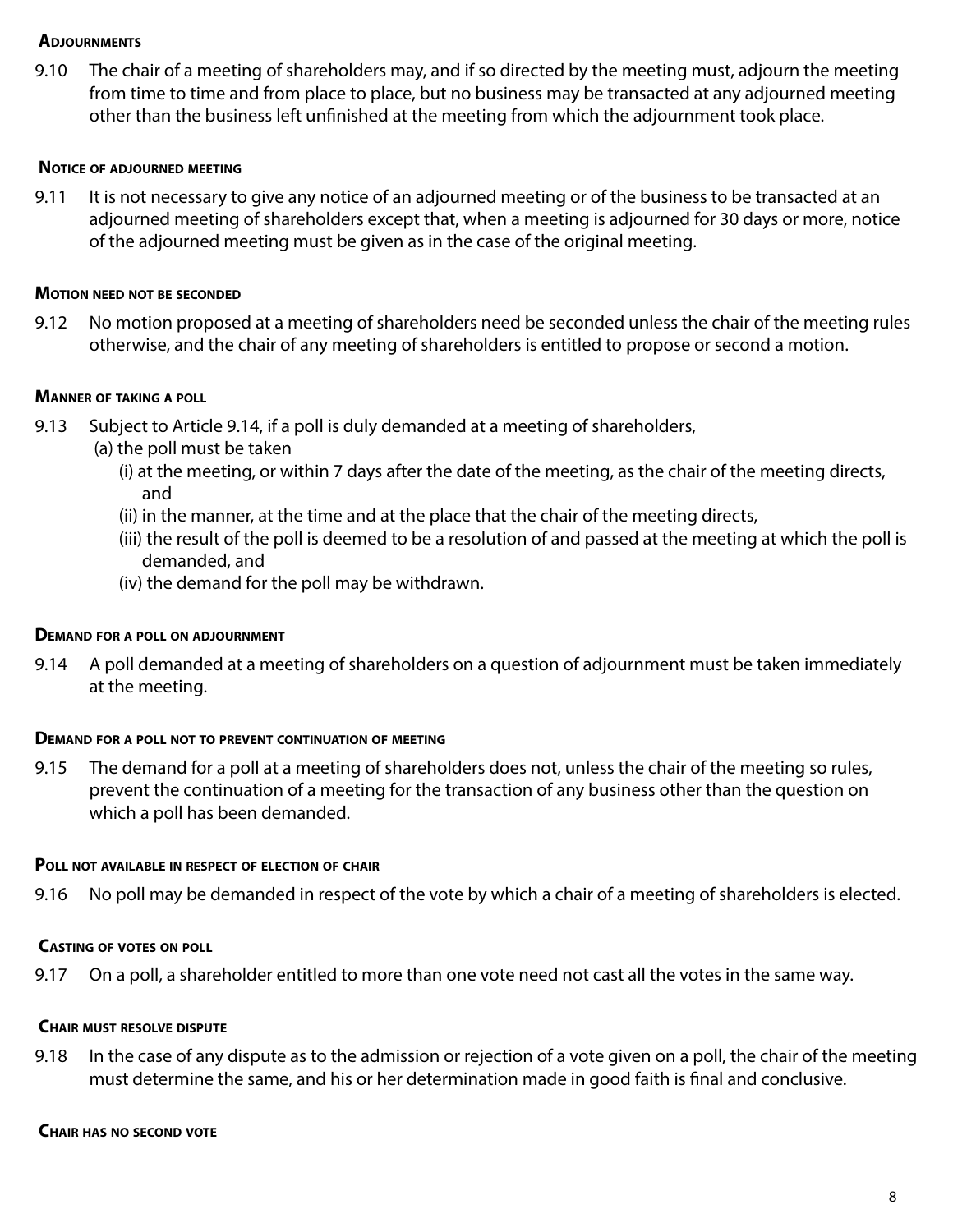9.19 In case of an equality of votes, the chair of a meeting of shareholders does not, either on a show of hands or on a poll, have a casting or second vote in addition to the vote or votes to which the chair may be entitled as a shareholder.

# **Declaration of result**

9.20 The chair of a meeting of shareholders must declare to the meeting the decision on every question in accordance with the result of the show of hands or the poll, as the case may be, and that decision must be entered in the minutes of the meeting.

# **Part 10 — Votes of Shareholders**

# **Voting rights**

- 10.1 Subject to any special rights or restrictions attached to any shares and to the restrictions imposed on joint registered holders of shares under Article 10.3,
	- (a) on a vote by show of hands, every person present who is a shareholder or proxy holder and entitled to vote at the meeting has one vote, and
	- (b) on a poll, every shareholder entitled to vote has one vote in respect of each share held by that shareholder that carries the right to vote on that poll and may exercise that vote either in person or by proxy.

## **Trustee of shareholder may vote**

10.2 A person who is not a shareholder may vote on a resolution at a meeting of shareholders, whether on a show of hands or on a poll, and may appoint a proxy holder to act at the meeting in relation to that resolution, if, before doing so, the person satisfies the chair of the meeting at which the resolution is to be considered, or the directors, that the person is a trustee for a shareholder who is entitled to vote on the resolution.

#### **Votes by joint shareholders**

- 10.3 If there are joint shareholders registered in respect of any share,
	- (a) any one of the joint shareholders may vote at any meeting, either personally or by proxy, in respect of the share as if that joint shareholder were solely entitled to it, or
	- (b) if more than one of the joint shareholders is present at any meeting, personally or by proxy, the joint shareholder present whose name stands first on the central securities register in respect of the share is alone entitled to vote in respect of that share.

# **Trustees as joint shareholders**

10.4 Two or more trustees of a shareholder in whose sole name any share is registered are, for the purposes of Article 10.3, deemed to be joint shareholders.

# **Representative of <sup>a</sup> corporate shareholder**

- 10.5 If a corporation that is not a subsidiary of the Company is a shareholder, that corporation may appoint a person to act as its representative at any meeting of shareholders of the Company, and,
	- (a) for that purpose, the instrument appointing a representative must
		- (i) be received at the registered office of the Company or at any other place specified, in the notice calling the meeting, for the receipt of proxies, at least 2 business days before the day set for the holding of the meeting, or
		- (ii) be provided, at the meeting, to the chair of the meeting, and
	- (b) if a representative is appointed under this Article,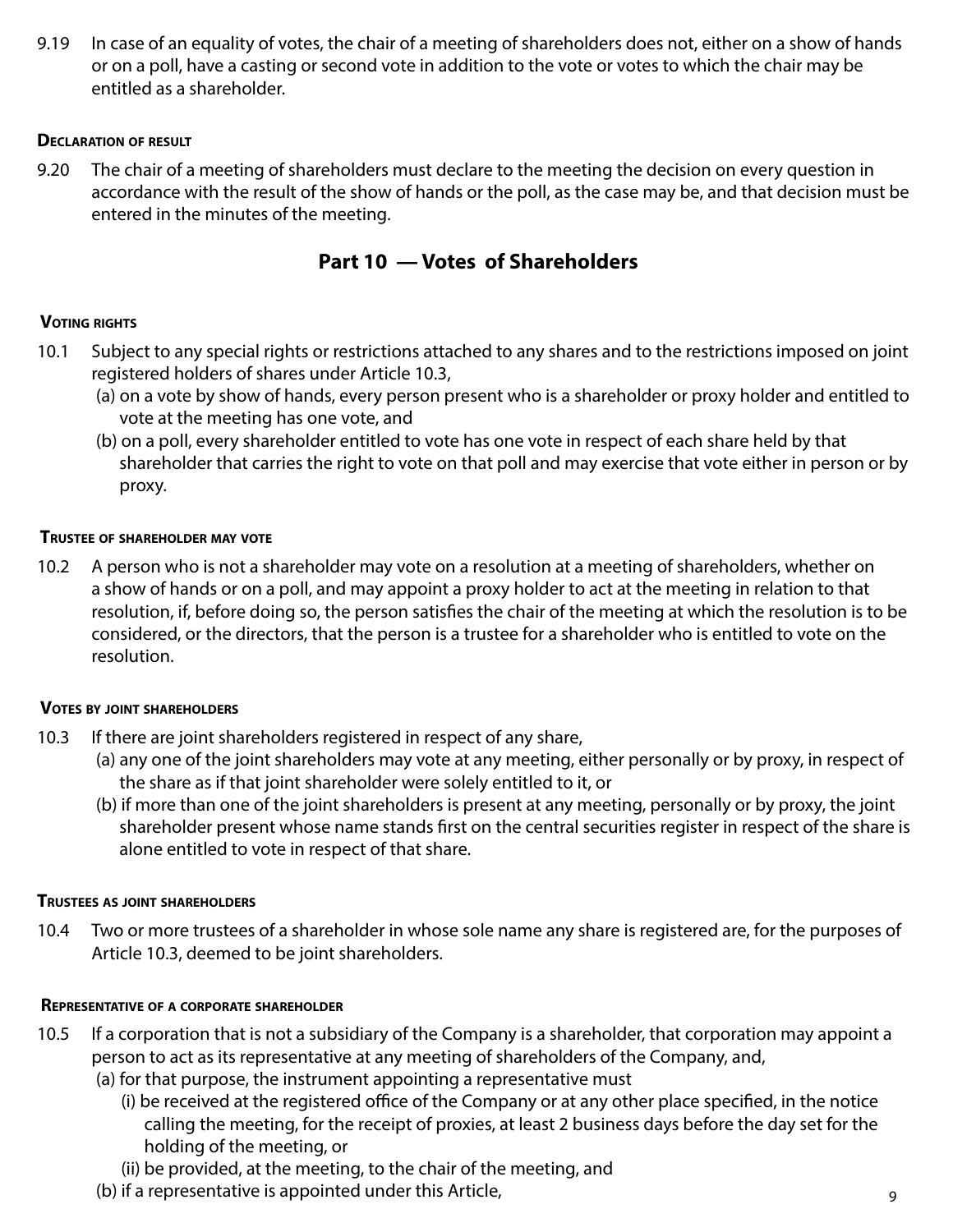- (i) the representative is entitled to exercise in respect of and at that meeting the same rights on behalf of the corporation that the representative represents as that corporation could exercise if it were a shareholder who is an individual, including, without limitation, the right to appoint a proxy holder, and
- (ii) the representative, if present at the meeting, is to be counted for the purpose of forming a quorum and is deemed to be a shareholder present in person at the meeting.

## **Proxy provisions do not apply to all companies**

10.6 Articles 10.7 to 10.13 do not apply to the Company if and for so long as it is a public company or a preexisting reporting company.

#### **Appointment of proxy holder**

10.7 Every shareholder of the Company, including a corporation that is a shareholder but not a subsidiary of the Company, entitled to vote at a meeting of shareholders of the Company may, by proxy, appoint a proxy holder to attend and act at the meeting in the manner, to the extent and with the powers conferred by the proxy.

## **Alternate proxy holders**

10.8 A shareholder may appoint one or more alternate proxy holders to act in the place of an absent proxy holder.

#### **When proxy holder need not be shareholder**

- 10.9 A person must not be appointed as a proxy holder unless the person is a shareholder, although a person who is not a shareholder may be appointed as a proxy holder if
	- (a) the person appointing the proxy holder is a corporation or a representative of a corporation appointed under Article 10.5,
	- (b) the Company has at the time of the meeting for which the proxy holder is to be appointed only one shareholder entitled to vote at the meeting, or
	- (c) the shareholders present in person or by proxy at and entitled to vote at the meeting for which the proxy holder is to be appointed, by a resolution on which the proxy holder is not entitled to vote but in respect of which the proxy holder is to be counted in the quorum, permit the proxy holder to attend and vote at the meeting.

#### **Form of proxy**

10.10 A proxy, whether for a specified meeting or otherwise, must be either in the following form or in any other form approved by the directors or the chair of the meeting:

### (Name of Company)

The undersigned, being a shareholder of the above named Company, hereby appoints ......................................, or, failing that person, ..........................................., as proxy holder for the undersigned to attend, act and vote for and on behalf of the undersigned at the meeting of shareholders to be held on the ........... day of........................, .............. and at any adjournment of that meeting.

Signed this ........... day of ................, ............

| Signature of shareholder |  |
|--------------------------|--|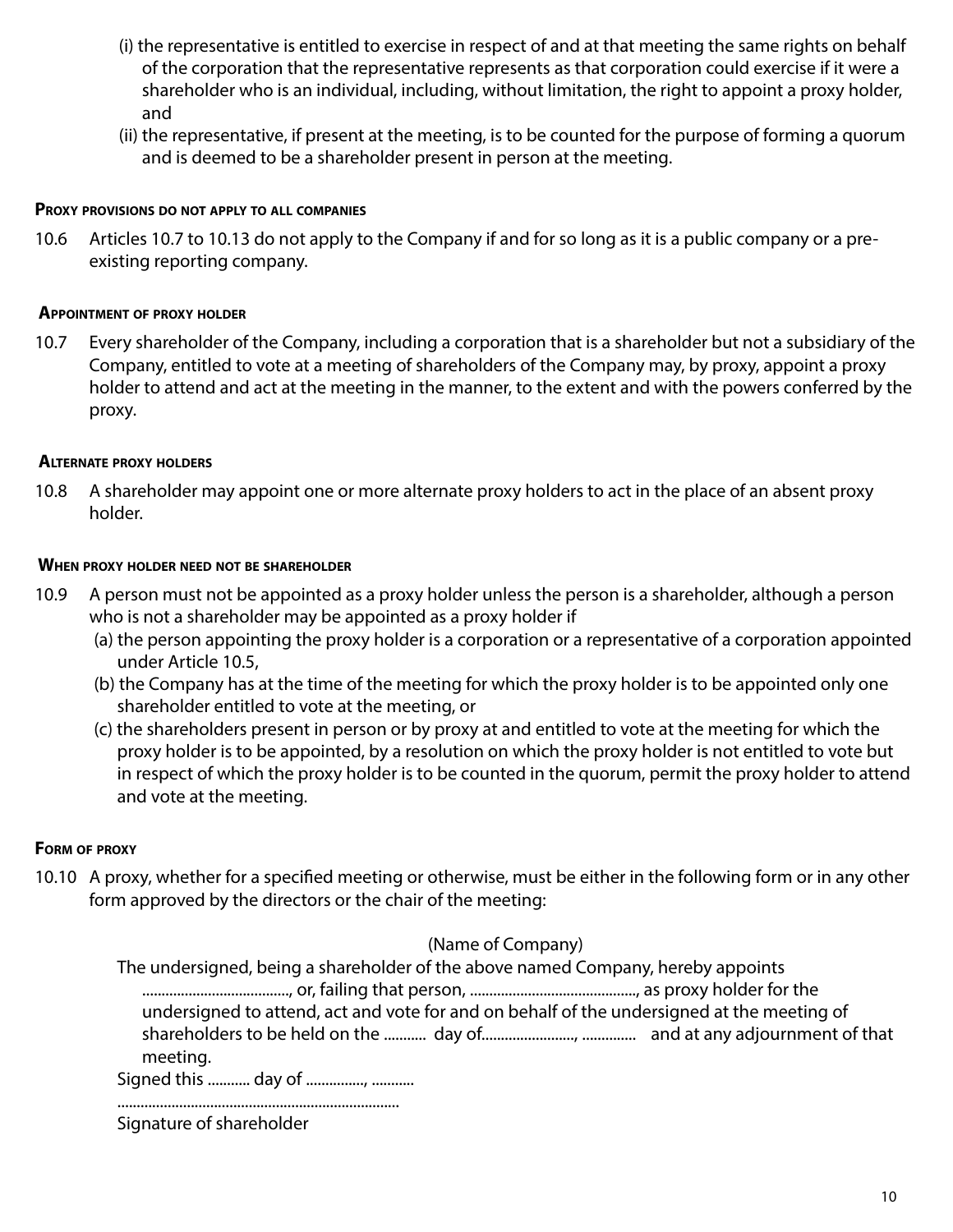## **Provision of proxies**

- 10.11 A proxy for a meeting of shareholders must
	- (a) be received at the registered office of the Company or at any other place specified, in the notice calling the meeting, for the receipt of proxies, at least the number of business days specified in the notice, or if no number of days is specified, 2 business days, before the day set for the holding of the meeting, or
	- (b) unless the notice provides otherwise, be provided, at the meeting, to the chair of the meeting.

### **Revocation of proxies**

- 10.12 Subject to Article 10.13, every proxy may be revoked by an instrument in writing that is
	- (a) received at the registered office of the Company at any time up to and including the last business day before the day set for the holding of the meeting at which the proxy is to be used, or
	- (b) provided at the meeting to the chair of the meeting.

#### **Revocation of proxies must be signed**

- 10.13 An instrument referred to in Article 10.12 must be signed as follows:
	- (a) if the shareholder for whom the proxy holder is appointed is an individual, the instrument must be signed by the shareholder or his or her trustee;
	- (b) if the shareholder for whom the proxy holder is appointed is a corporation, the instrument must be signed by the corporation or by a representative appointed for the corporation under Article 10.5.

## **Validity of proxy votes**

- 10.14 A vote given in accordance with the terms of a proxy is valid despite the death or incapacity of the shareholder giving the proxy and despite the revocation of the proxy or the revocation of the authority under which the proxy is given, unless notice in writing of that death, incapacity or revocation is received
	- (a) at the registered office of the Company, at any time up to and including the last business day before the day set for the holding of the meeting at which the proxy is to be used, or
	- (b) by the chair of the meeting, before the vote is taken.

#### **Production of evidence of authority to vote**

10.15 The chair of any meeting of shareholders may, but need not, inquire into the authority of any person to vote at the meeting and may, but need not, demand from that person production of evidence as to the existence of the authority to vote.

# **Part 11 — Election and Removal of Directors**

#### **Number of directors**

- 11.1 The Company must have a board of directors consisting of
	- (a) subject to paragraph (b), the number of directors that is equal to the number of the Company's first directors, or
	- (b) the number of directors set by ordinary resolution of the shareholders.

#### **Change in number of directors**

- 11.2 If the number of directors is changed by the shareholders under Article 11.1 (b),
	- (a) the change is effective whether or not previous notice of the resolution was given, and
	- (b) the shareholders may elect, or appoint by ordinary resolution, the directors needed to fill any vacancies in the board of directors that result from that change.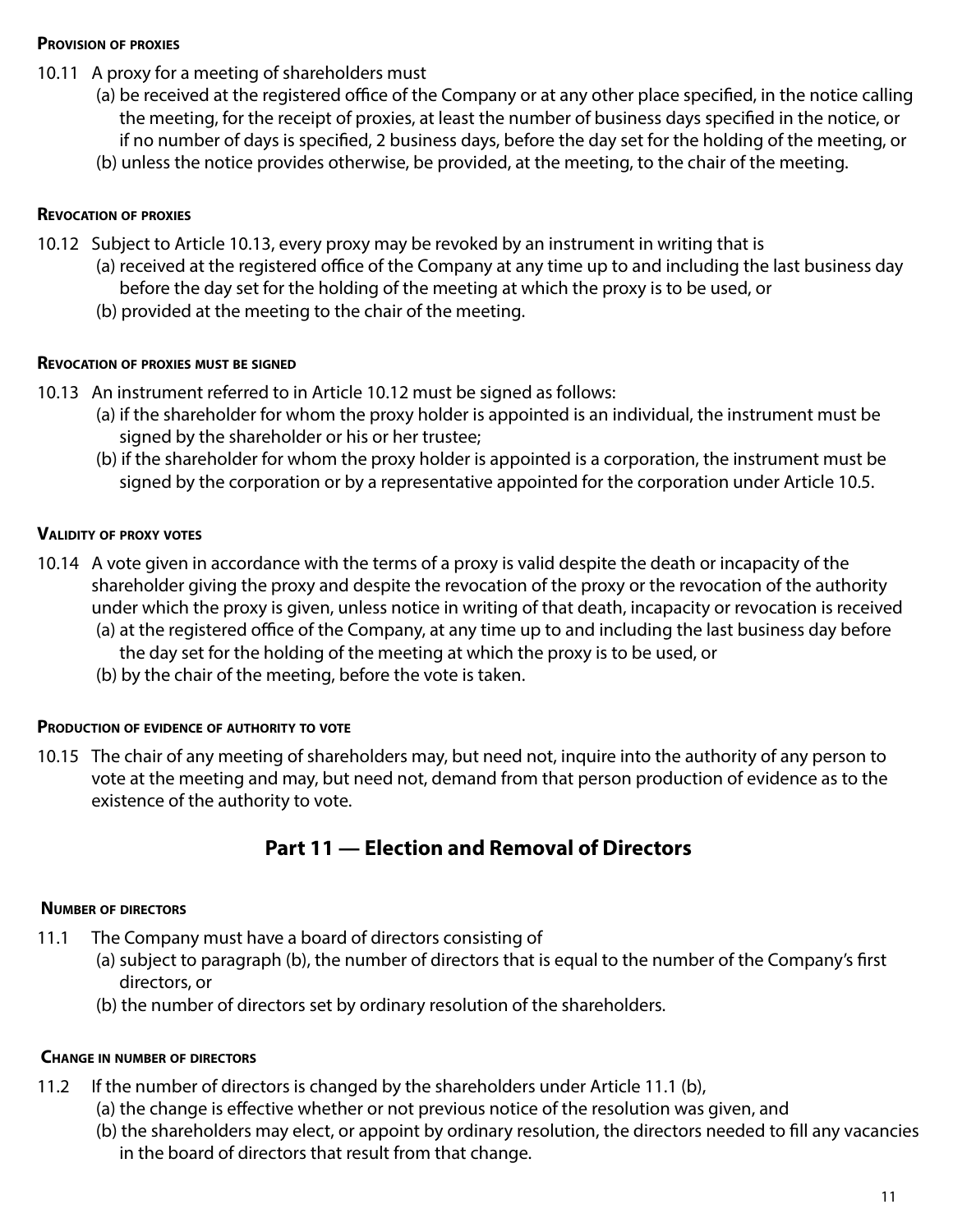## **Election of directors**

- 11.3 At every annual general meeting,
	- (a) the shareholders entitled to vote at the annual general meeting for the election or appointment of directors must elect or appoint a board of directors consisting of the number of directors for the time being required under these articles, and
	- (b) all the directors cease to hold office immediately before the election or appointment of directors under paragraph (a), but are eligible for re-election or reappointment.

# **Failure to elect or appoint directors**

- 11.4 If the Company fails to hold an annual general meeting in accordance with the *Business Corporations Act* or fails, at an annual general meeting, to elect or appoint any directors, the directors then in office continue to hold office until the earlier of
	- (a) the date on which the failure is remedied, and
	- (b) the date on which they otherwise cease to hold office under the *Business Corporations Act* or these articles.

# **Additional directors**

- 11.5 Despite Articles 11.1 and 11.2, the directors may appoint one or more additional directors, but the number of additional directors appointed under this Article must not at any time exceed
	- (a) 1/3 of the number of first directors, if, at the time of the appointments, one or more of the first directors have not yet completed their first term of office, or
	- (b) in any other case, 1/3 of the number of the current directors who were elected or appointed as directors other than under this Article.

# **Directors' acts valid despite vacancy**

11.6 An act or proceeding of the directors is not invalid merely because fewer than the number of directors required by Article 11.1 are in office.

# **Part 12 — Proceedings of Directors**

# **Meetings of directors**

12.1 The directors may meet together for the conduct of business, adjourn and otherwise regulate their meetings as they think fit, and meetings of the board held at regular intervals may be held at the place, at the time and on the notice, if any, that the board may by resolution from time to time determine.

# **Chair of meetings**

- 12.2 Meetings of directors are to be chaired by
	- (a) the chair of the board, if any,
	- (b) in the absence of the chair of the board, the president, if any, if the president is a director, or
	- (c) any other director chosen by the directors if
		- (i) neither the chair of the board nor the president, if a director, is present at the meeting within 15 minutes after the time set for holding the meeting,
		- (ii) neither the chair of the board nor the president, if a director, is willing to chair the meeting, or
		- (iii) the chair of the board and the president, if a director, have advised the secretary, if any, or any other director, that they will not be present at the meeting.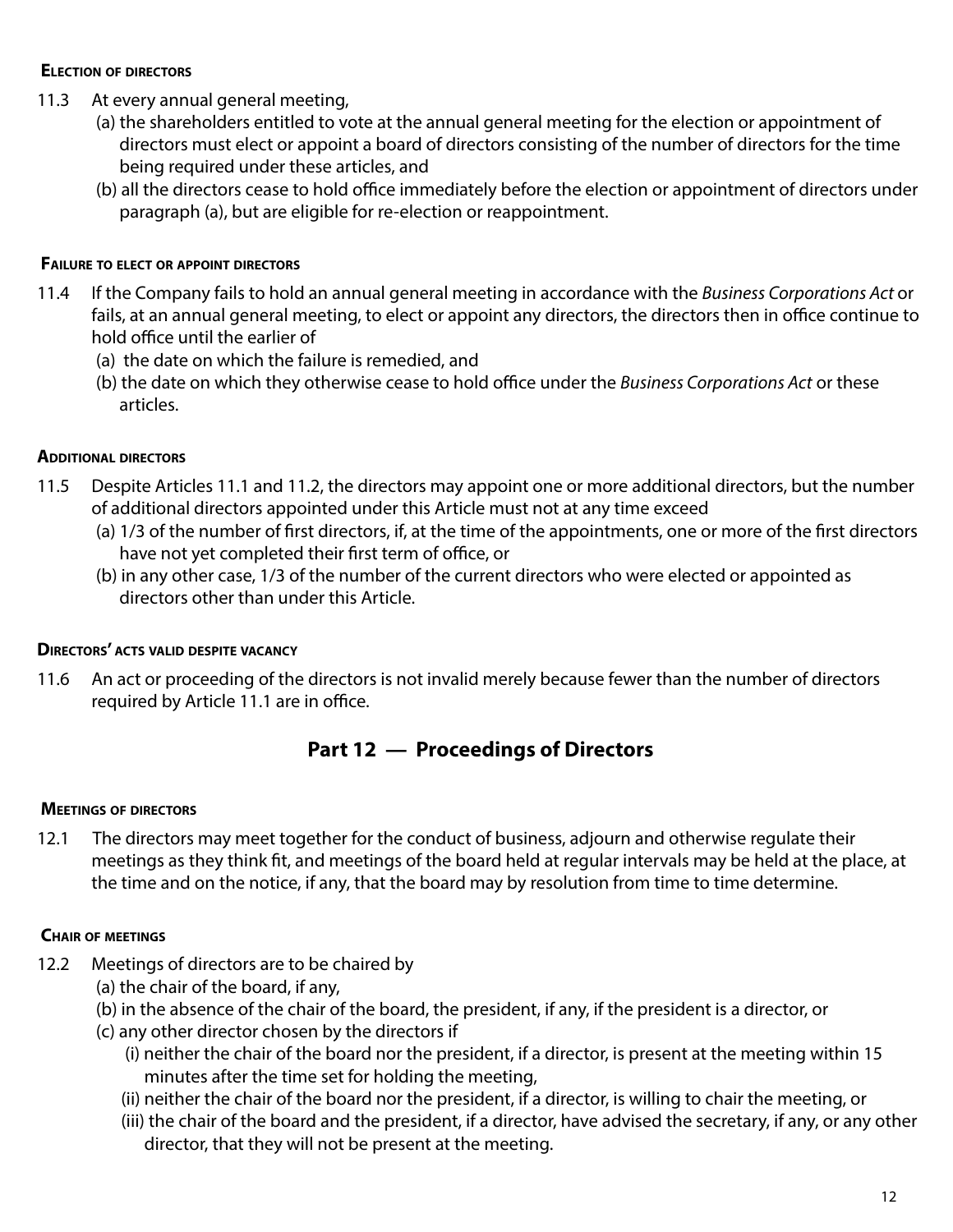#### **Voting at meetings**

12.3 Questions arising at any meeting of directors are to be decided by a majority of votes and, in the case of an equality of votes, the chair of the meeting does not have a second or casting vote.

### **Who may call extraordinary meetings**

12.4 A director may, and the secretary, if any, on request of a director must, call a meeting of the board at any time.

## **Notice of extraordinary meetings**

- 12.5 Subject to Articles 12.6 and 12.7, if a meeting of the board is called under Article 12.4, reasonable notice of that meeting, specifying the place, date and time of that meeting, must be given to each of the directors (a) by mail addressed to the director's address as it appears on the books of the Company or to any other
	- address provided to the Company by the director for this purpose,
	- (b) by leaving it at the director's prescribed address or at any other address provided to the Company by the director for this purpose, or
	- (c) orally, by delivery of written notice or by telephone, voice mail, e-mail, fax or any other method of legibly transmitting messages.

## **When notice not required**

- 12.6 It is not necessary to give notice of a meeting of the directors to a director if
	- (a) the meeting is to be held immediately following a meeting of shareholders at which that director was elected or appointed or is the meeting of the directors at which that director is appointed, or
	- (b) the director has filed a waiver under Article 12.8.

#### **Meeting valid despite failure to give notice**

12.7 The accidental omission to give notice of any meeting of directors to any director, or the non-receipt of any notice by any director, does not invalidate any proceedings at that meeting.

# **Waiver of notice of meetings**

12.8 Any director may file with the Company a document signed by the director waiving notice of any past, present or future meeting of the directors and may at any time withdraw that waiver with respect to meetings of the directors held after that withdrawal.

#### **Effect of waiver**

12.9 After a director files a waiver under Article 12.8 with respect to future meetings of the directors, and until that waiver is withdrawn, notice of any meeting of the directors need not be given to that director unless the director otherwise requires in writing to the Company.

# **Quorum**

12.10 The quorum necessary for the transaction of the business of the directors may be set by the directors and, if not so set, is a majority of the directors.

#### **If only one director**

12.11 If, in accordance with Article 11.1, the number of directors is one, the quorum necessary for the transaction of the business of the directors is one director, and that director may constitute a meeting.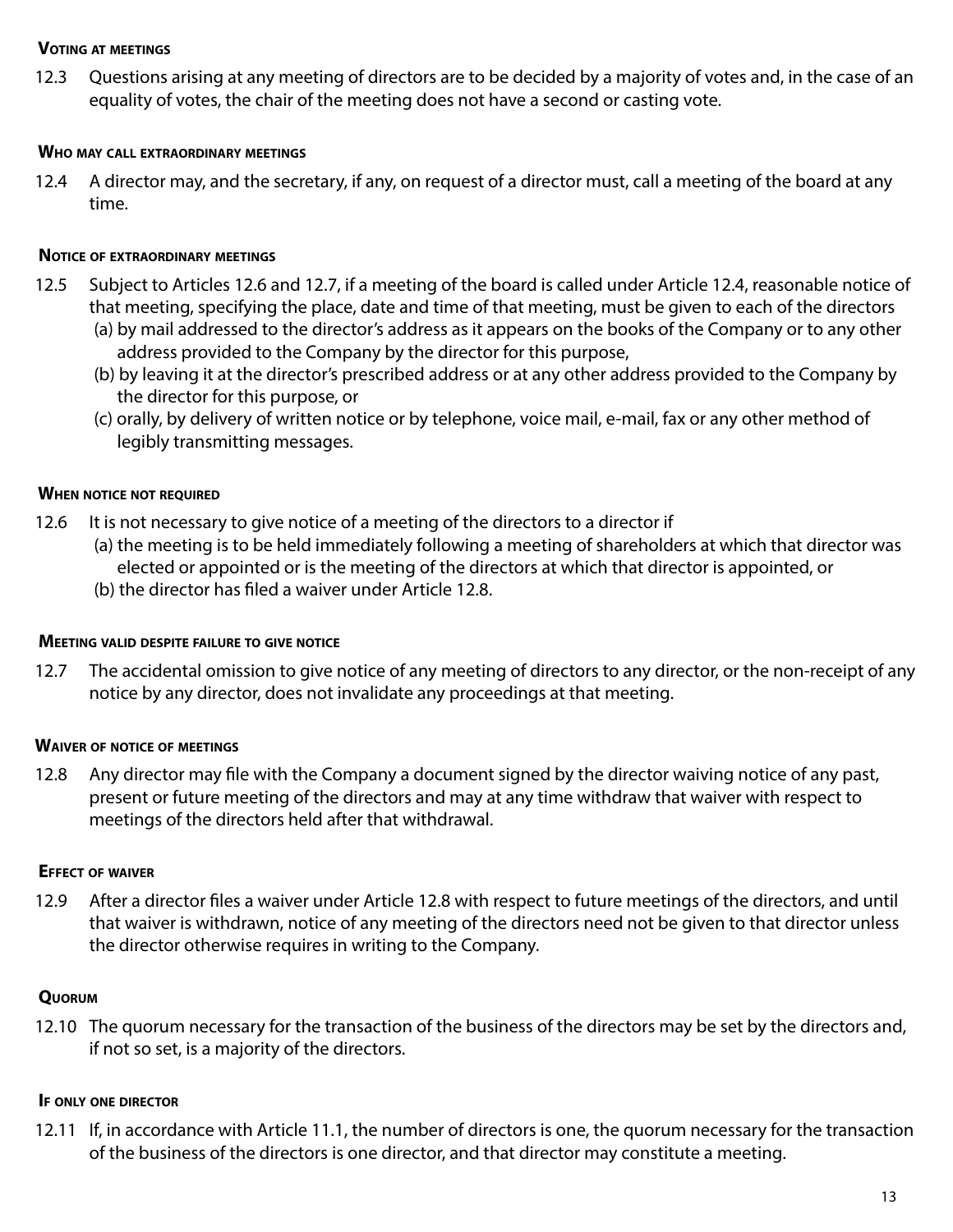# **Part 13 — Committees of Directors**

## **Appointment of committees**

- 13.1 The directors may, by resolution,
	- (a) appoint one or more committees consisting of the director or directors that they consider appropriate,
	- (b) delegate to a committee appointed under paragraph (a) any of the directors' powers, except (i) the power to fill vacancies in the board,
		- (ii) the power to change the membership of, or fill vacancies in, any committee of the board, and (iii) the power to appoint or remove officers appointed by the board, and
	- (c) make any delegation referred to in paragraph (b) subject to the conditions set out in the resolution.

# **Obligations of committee**

- 13.2 Any committee formed under Article 13.1, in the exercise of the powers delegated to it, must (a) conform to any rules that may from time to time be imposed on it by the directors, and
	- (b) report every act or thing done in exercise of those powers to the earliest meeting of the directors to be held after the act or thing has been done.

# **Powers of board**

- 13.3 The board may, at any time,
	- (a) revoke the authority given to a committee, or override a decision made by a committee, except as to acts done before such revocation or overriding,
	- (b) terminate the appointment of, or change the membership of, a committee, and
	- (c) fill vacancies in a committee.

# **Committee meetings**

- 13.4 Subject to Article 13.2 (a),
	- (a) the members of a directors' committee may meet and adjourn as they think proper,
	- (b) a directors' committee may elect a chair of its meetings but, if no chair of the meeting is elected, or if at any meeting the chair of the meeting is not present within 15 minutes after the time set for holding the meeting, the directors present who are members of the committee may choose one of their number to chair the meeting,
	- (c) a majority of the members of a directors' committee constitutes a quorum of the committee, and
	- (d) questions arising at any meeting of a directors' committee are determined by a majority of votes of the members present, and in case of an equality of votes, the chair of the meeting has no second or casting vote.

# **Part 14 — Officers**

# **Appointment of officers**

14.1 The board may, from time to time, appoint a president, secretary or any other officers that it considers necessary, and none of the individuals appointed as officers need be a member of the board.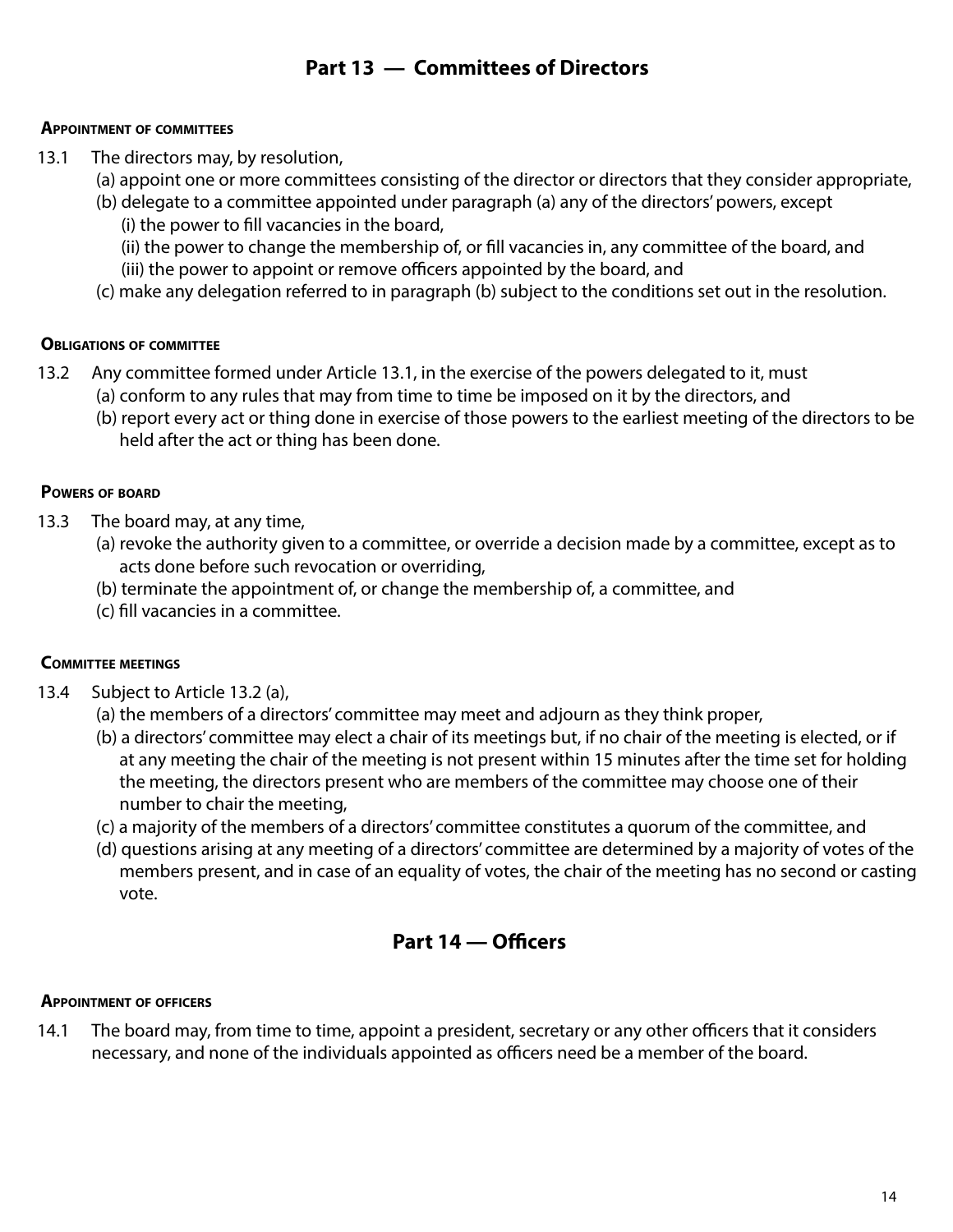#### **Functions, duties and powers of officers**

- 14.2 The board may, for each officer,
	- (a) determine the functions and duties the officer is to perform,
	- (b) entrust to and confer on the officer any of the powers exercisable by the directors on such terms and conditions and with such restrictions as the directors think fit, and
	- (c) from time to time revoke, withdraw, alter or vary all or any of the functions, duties and powers of the officer.

# **Remuneration**

14.3 All appointments of officers are to be made on the terms and conditions and at the remuneration (whether by way of salary, fee, commission, participation in profits or otherwise) that the board thinks fit and are subject to termination at the pleasure of the board.

# **Part 15 — Disclosure of Interest of Directors**

# **Other office of director**

15.1 A director may hold any office or place of profit with the Company (other than the office of auditor of the Company) in addition to his or her office of director for the period and on the terms (as to remuneration or otherwise) that the directors may determine.

# **No disqualification**

15.2 No director or intended director is disqualified by his or her office from contracting with the Company either with regard to the holding of any office or place of profit the director holds with the Company or as vendor, purchaser or otherwise.

# **Professional services by director or officer**

15.3 Subject to compliance with the provisions of the *Business Corporations Act,* a director or officer of the Company, or any corporation or firm in which that individual has an interest, may act in a professional capacity for the Company, except as auditor of the Company, and the director or officer or such corporation or firm is entitled to remuneration for professional services as if that individual were not a director or officer.

# **ACCOUNTABILITY**

15.4 A director or officer may be or become a director, officer or employee of, or may otherwise be or become interested in, any corporation, firm or entity in which the Company may be interested as a shareholder or otherwise, and, subject to compliance with the provisions of the *Business Corporations Act,* the director or officer is not accountable to the Company for any remuneration or other benefits received by him or her as director, officer or employee of, or from his or her interest in, such other corporation, firm or entity.

# **Part 16 — Indemnification**

# **Indemnification of directors**

16.1 The directors must cause the Company to indemnify its directors and former directors, and their respective heirs and personal or other legal representatives to the greatest extent permitted by Division 5 of Part 5 of the *Business Corporations Act*.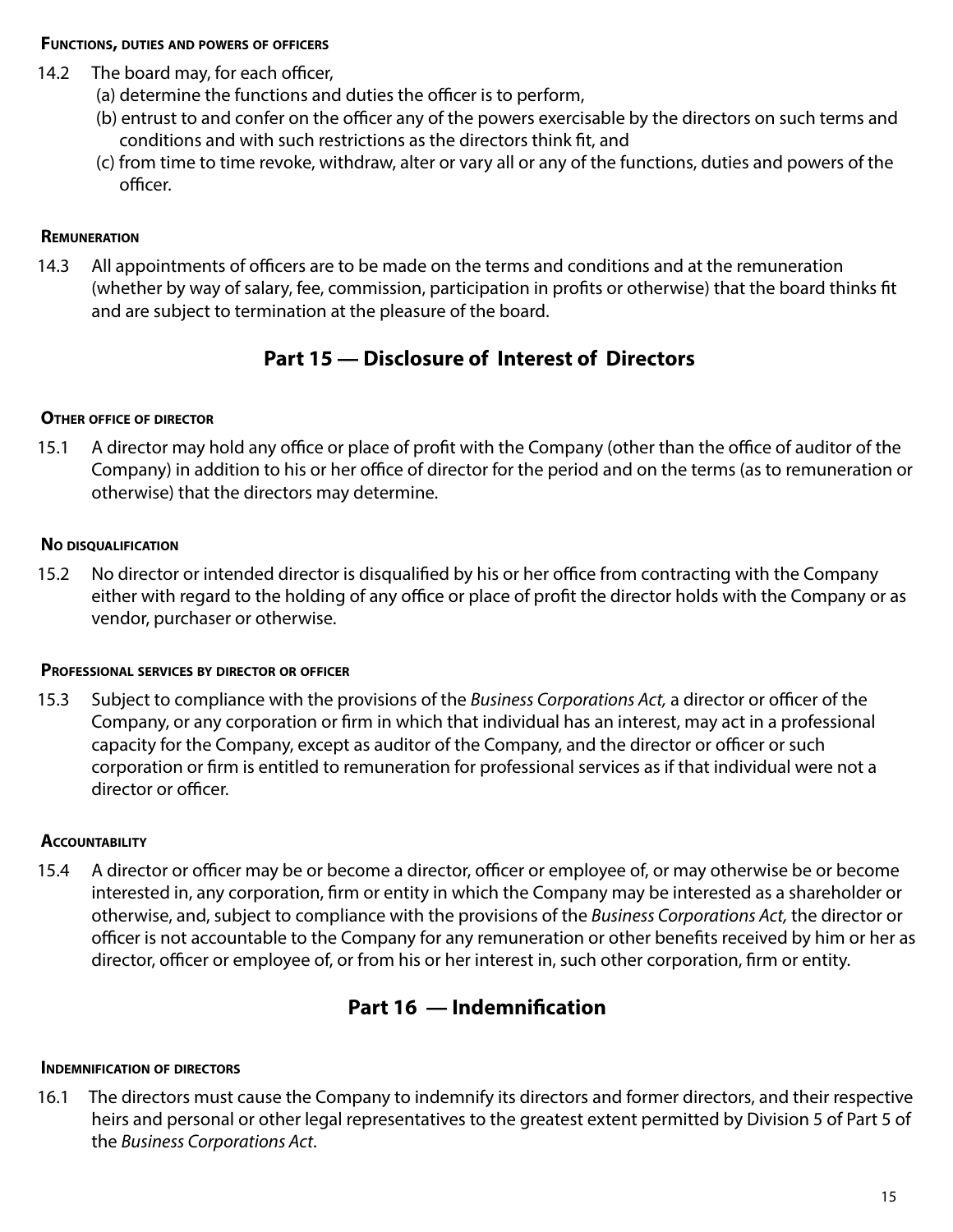## **Deemed contract**

16.2 Each director is deemed to have contracted with the Company on the terms of the indemnity referred to in Article 16.1.

# **Part 17 — Dividends**

### **Declaration of dividends**

17.1 Subject to the rights, if any, of shareholders holding shares with special rights as to dividends, the directors may from time to time declare and authorize payment of any dividends the directors consider appropriate.

## **No notice required**

17.2 The directors need not give notice to any shareholder of any declaration under Article 17.1.

#### **Directors may determine when dividend payable**

17.3 Any dividend declared by the directors may be made payable on such date as is fixed by the directors.

#### **Dividends to be paid in accordance with number of shares**

17.4 Subject to the rights of shareholders, if any, holding shares with special rights as to dividends, all dividends on shares of any class or series of shares must be declared and paid according to the number of such shares held.

#### **Manner of paying dividend**

17.5 A resolution declaring a dividend may direct payment of the dividend wholly or partly by the distribution of specific assets or of paid up shares or fractional shares, bonds, debentures or other debt obligations of the Company, or in any one or more of those ways, and, if any difficulty arises in regard to the distribution, the directors may settle the difficulty as they consider expedient, and, in particular, may set the value for distribution of specific assets.

#### **Dividend bears no interest**

17.6 No dividend bears interest against the Company.

#### **Fractional dividends**

17.7 If a dividend to which a shareholder is entitled includes a fraction of the smallest monetary unit of the currency of the dividend, that fraction may be disregarded in making payment of the dividend and that payment represents full payment of the dividend.

#### **Payment of dividends**

- 17.8 Any dividend or other distribution payable in cash in respect of shares may be paid by cheque, made payable to the order of the person to whom it is sent, and mailed
	- (a) subject to paragraphs (b) and (c), to the address of the shareholder,
	- (b) subject to paragraph (c), in the case of joint shareholders, to the address of the joint shareholder whose name stands first on the central securities register in respect of the shares, or
	- (c) to the person and to the address as the shareholder or joint shareholders may direct in writing.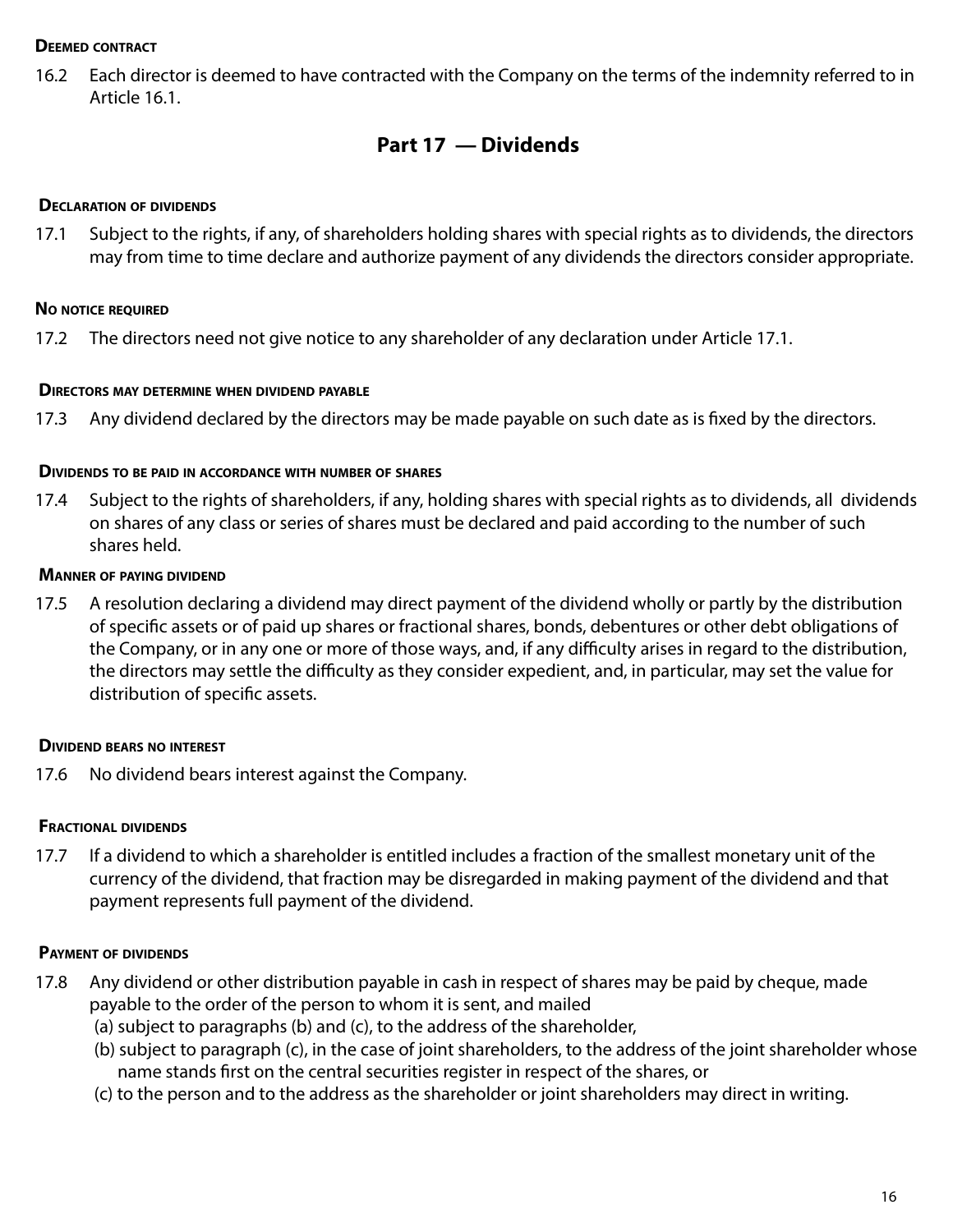#### **Receipt by joint shareholders**

17.9 If several persons are joint shareholders of any share, any one of them may give an effective receipt for any dividend, bonus or other money payable in respect of the share.

# **Part 18 — Accounting Records**

#### **Recording of financial affairs**

18.1 The board must cause adequate accounting records to be kept to record properly the financial affairs and condition of the Company and to comply with the provisions of the *Business Corporations Act.*

# **Part 19 — Execution of Instruments under Seal**

#### **Who may attest seal**

- 19.1 The Company's seal, if any, must not be impressed on any record except when that impression is attested by the signature or signatures of
	- (a) any 2 directors,
	- (b) any officer, together with any director,
	- (c) if the Company only has one director, that director, or
	- (d) any one or more directors or officers or persons as may be determined by resolution of the directors.

#### **Sealing copies**

19.2 For the purpose of certifying under seal a true copy of any resolution or other document, the seal must be impressed on that copy and, despite Article 19.1, may be attested by the signature of any director or officer.

# **Part 20 — Notices**

#### **Notice to joint shareholders**

20.1 A notice, statement, report or other record may be provided by the Company to the joint registered shareholders of a share by providing the notice to the joint registered shareholder whose name stands first on the central securities register in respect of the share.

#### **Notice to trustees**

- 20.2 If a person becomes entitled to a share as a result of the death, bankruptcy or incapacity of a shareholder, the Company may provide a notice, statement, report or other record to that person by
	- (a) mailing the record, addressed to that person
		- (i) by name, by the title of representative of the deceased or incapacitated shareholder, by the title of trustee of the bankrupt shareholder or by any similar description, and
		- (ii) at the address, if any, supplied to the Company for that purpose by the person claiming to be so entitled, or
	- (b) if an address referred to in paragraph (a) (ii) has not been supplied to the Company, by giving the notice in a manner in which it might have been given if the death, bankruptcy or incapacity had not occurred.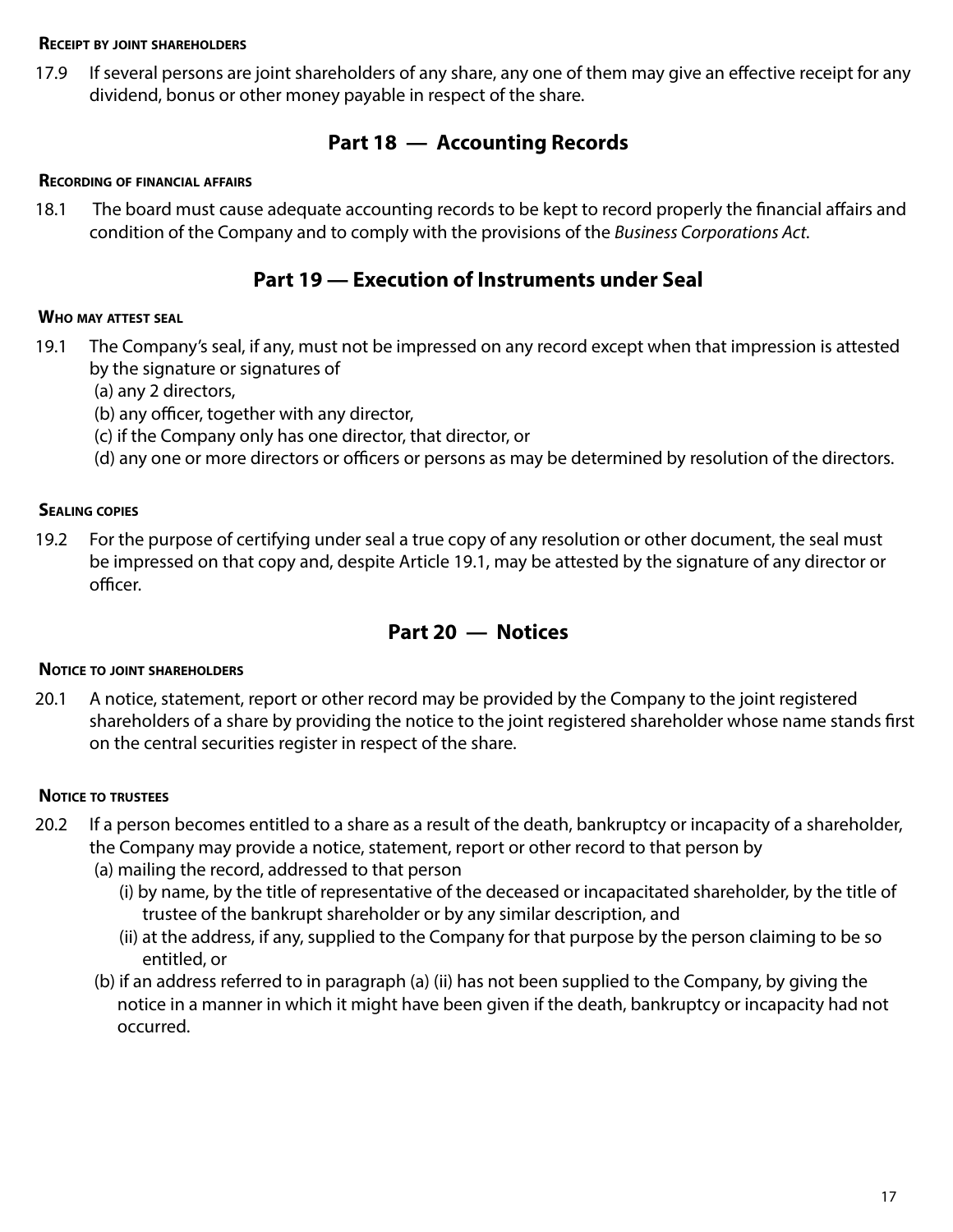# **Application**

21.1 Article 21.2 does not apply to the Company if and for so long as it is a public company or a pre-existing reporting company.

# **Consent required for transfer**

21.2 No shares may be sold, transferred or otherwise disposed of without the consent of the directors and the directors are not required to give any reason for refusing to consent to any such sale, transfer or other disposition.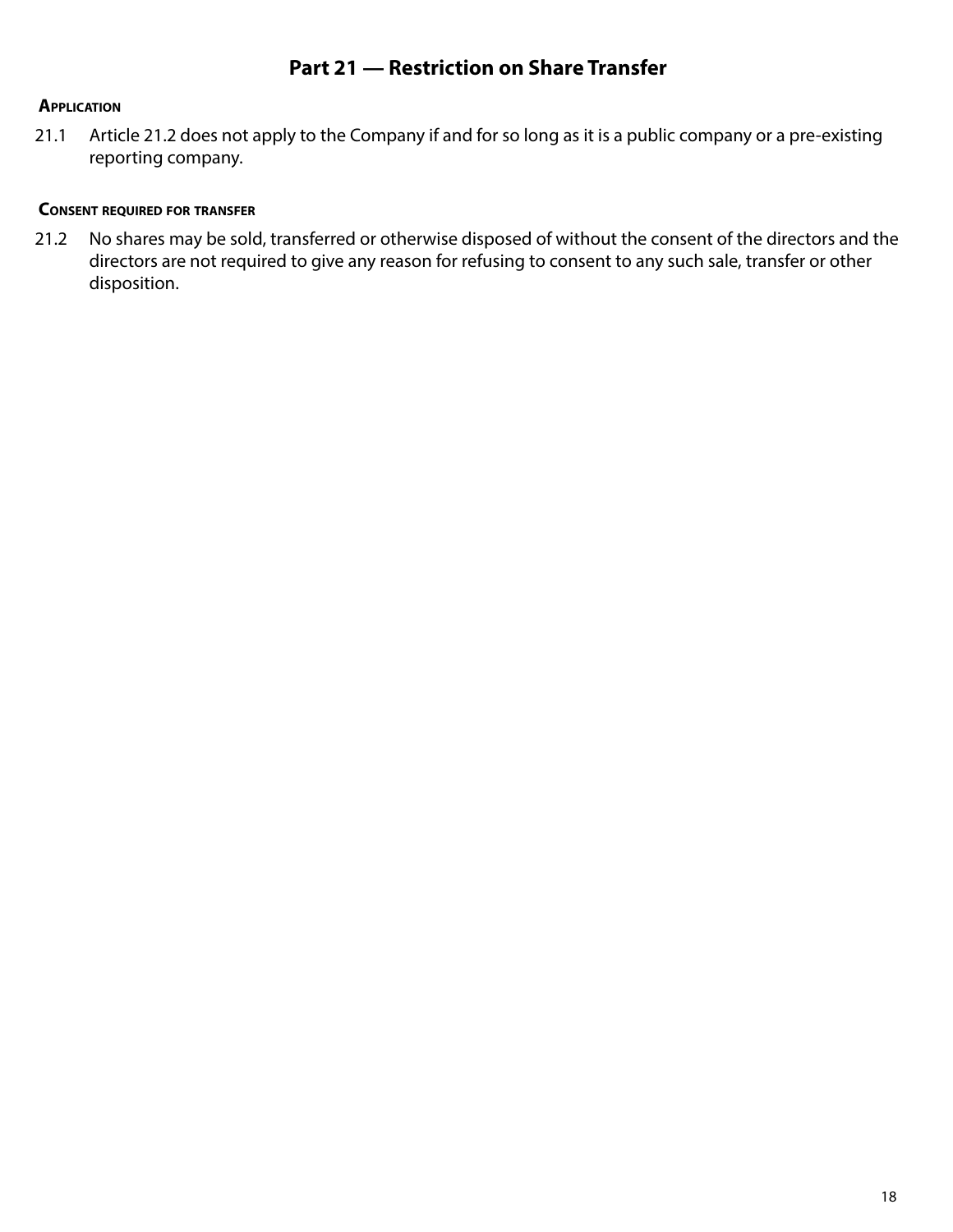

#### **BENEFIT COMPANY INCORPORATION APPLICATION FORM 01 – BC COMPANY**

Section 10 and 51.992 *Business Corporations Act*

| Telephone:<br>1 877 526-1526<br>Email: bcregistries@gov.bc.ca | Mailing Address: | PO Box 9431 Stn Prov Govt<br>Victoria BC V8W 9V3 | Courier Address: | 200 - 940 Blanshard Street<br>Victoria BC V8W 3E6 |
|---------------------------------------------------------------|------------------|--------------------------------------------------|------------------|---------------------------------------------------|
|                                                               |                  |                                                  |                  |                                                   |
|                                                               |                  |                                                  |                  |                                                   |

**DO NOT MAIL THIS FORM to BC Registry Services unless you are instructed to do so by registry staff. The Regulation under the** *Business Corporations Act* **requires the electronic version of this form to be filed on the Internet at bcregistry.ca/business**

*Freedom of Information and Protection of PrivacyAct (FOIPPA):* Personal information provided on this form is collected, used and disclosed under the authority of the *FOIPPA* and the *Business Corporations Act* for the purposes of assessment. Questions regarding the collection, use and disclosure of personal information can be directed to the Executive Coordinator of the BC Registry Services at 1 877 526-1526, PO Box 9431 Stn Prov Govt, Victoria BC V8W 9V3.

# **1. DEFINE YOUR COMPANY**

**Benefit Company Statement** -This company is a benefit company and, as such, is committed to conducting its business in a responsible and sustainable manner and promoting one or more public benefits.

| A NAME OF COMPANY - Choose one of the following:                                                                              |             |
|-------------------------------------------------------------------------------------------------------------------------------|-------------|
| The name                                                                                                                      | is the name |
| reserved for the company to be incorporated. The name reservation number is                                                   | OR          |
| The company is to be incorporated with a name created by adding "B.C. Ltd." after the incorporation number of<br>the company. |             |

#### **B TRANSLATION OF COMPANY NAME**

Set out every translation of the company name that the company intends to use outside of Canada.

#### **C REGISTERED OFFICE ADDRESSES**

| MAILING ADDRESS                                                        | <b>PROVINCE</b> | <b>COUNTRY</b> | POSTAL CODE |
|------------------------------------------------------------------------|-----------------|----------------|-------------|
|                                                                        | <b>BC</b>       | Canada         |             |
| DELIVERY ADDRESS CANNOT BE A POST OFFICE BOX<br>AME AS MAILING ADDRESS | <b>PROVINCE</b> | <b>COUNTRY</b> | POSTAL CODE |
|                                                                        | <b>BC</b>       | Canada         |             |

#### **D RECORDS OFFICE ADDRESSES**

| AME AS REGISTERED OFFICE                                                |                 |                |             |
|-------------------------------------------------------------------------|-----------------|----------------|-------------|
| MAILING ADDRESS                                                         | <b>PROVINCE</b> | <b>COUNTRY</b> | POSTAL CODE |
|                                                                         | <b>BC</b>       | Canada         |             |
| DELIVERY ADDRESS CANNOT BE A POST OFFICE BOX<br>SAME AS MAILING ADDRESS | <b>PROVINCE</b> | <b>COUNTRY</b> | POSTAL CODE |
|                                                                         | <b>BC</b>       | Canada         |             |

#### EMAIL **E REGISTERED OFFICE INFORMATION -**  to be used to communicate with the company in the future (sending documents and notifications) PHONE NUMBER (OPTIONAL)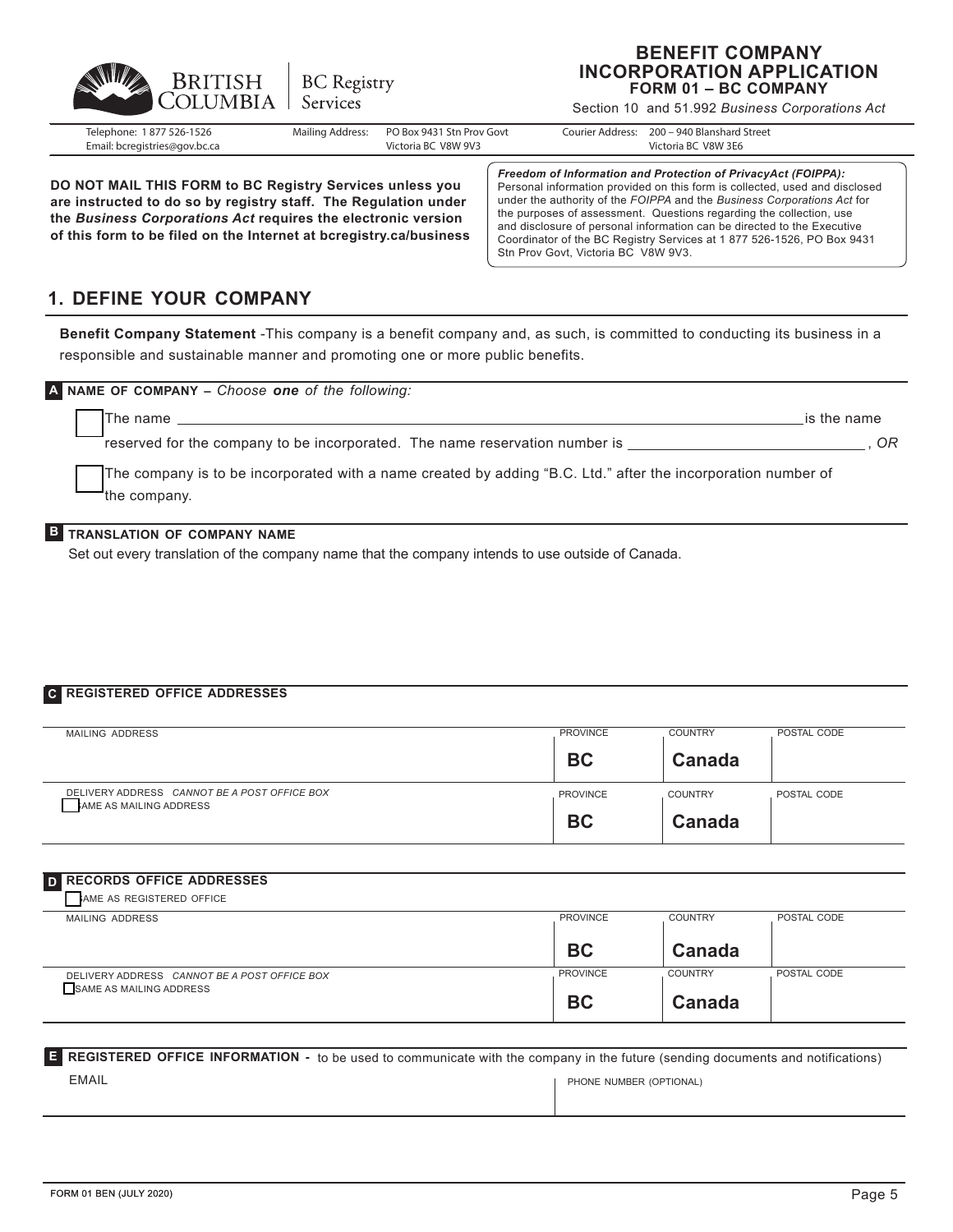# **2. PEOPLE AND ROLES**

**F COMPLETING PARTY –** The completing party must be an individual, not a corporation or a firm.<br>
MIDDLE NAME MIDDLE NAME LAST NAME

FIRST NAME MIDDLE NAME

| G<br>ROLES - SELECT ALL THAT APPLY<br><b>COMPLETING PARTY</b><br><b>INCORPORATOR</b>                                                                                                                                                                                                                       | <b>DIRECTOR</b>                                          |
|------------------------------------------------------------------------------------------------------------------------------------------------------------------------------------------------------------------------------------------------------------------------------------------------------------|----------------------------------------------------------|
| <b>MAILING ADDRESS OF COMPLETING PARTY</b><br><b>MAILING ADDRESS</b>                                                                                                                                                                                                                                       | PROVINCE/STATE<br>POSTAL CODE/ZIP CODE<br><b>COUNTRY</b> |
| DELIVERY ADDRESS CANNOT BE A POST OFFICE BOX<br>SAME AS MAILING ADDRESS                                                                                                                                                                                                                                    | PROVINCE/STATE<br>POSTAL CODE/ZIP CODE<br>COUNTRY        |
| <b>TEDIRECTOR NAME(S) AND ADDRESS(ES)</b><br>Set out the full name, mailing address and delivery address of every director of the company. The director may select to<br>provide either (a) the delivery address and, if different, the mailing address for the office at which the individual can usually |                                                          |

provide either (a) the delivery address and, if different, the mailing address for the office at which the individual can usually be served with records between 9 a.m. and 4 p.m. on business days or (b) the delivery address and, if different, the mailing address of the individual's residence. The delivery address must not be a post office box. Attach an additional sheet if more space is required. LAST NAME MIDDLE NAME

| <b>FIRST NAME</b> |  |
|-------------------|--|
|                   |  |

| MAILING ADDRESS                          | PROVINCE/STATE | <b>COUNTRY</b> | POSTAL CODE/ZIP CODE |
|------------------------------------------|----------------|----------------|----------------------|
| DELIVERY ADDRESS SAME AS MAILING ADDRESS | PROVINCE/STATE | <b>COUNTRY</b> | POSTAL CODE/ZIP CODE |

LAST NAME

| DELIVERY ADDRESS SAME AS MAILING ADDRESS |             | PROVINCE/STATE | <b>COUNTRY</b>   | POSTAL CODE/ZIP CODE |
|------------------------------------------|-------------|----------------|------------------|----------------------|
| <b>FIRST NAME</b>                        | MIDDLE NAME |                | <b>LAST NAME</b> |                      |

| <b>MAILING ADDRESS</b>                   |             | PROVINCE/STATE | <b>COUNTRY</b> | POSTAL CODE/ZIP CODE |
|------------------------------------------|-------------|----------------|----------------|----------------------|
|                                          |             |                |                |                      |
|                                          |             |                |                |                      |
|                                          |             |                |                |                      |
|                                          |             |                |                |                      |
|                                          |             |                |                |                      |
| DELIVERY ADDRESS SAME AS MAILING ADDRESS |             | PROVINCE/STATE | <b>COUNTRY</b> | POSTAL CODE/ZIP CODE |
|                                          |             |                |                |                      |
|                                          |             |                |                |                      |
|                                          |             |                |                |                      |
|                                          |             |                |                |                      |
|                                          |             |                |                |                      |
|                                          |             |                |                |                      |
| <b>FIRST NAME</b>                        | MIDDLE NAME |                | LAST NAME      |                      |
|                                          |             |                |                |                      |

| <b>MAILING ADDRESS</b>                   | PROVINCE/STATE | <b>COUNTRY</b> | POSTAL CODE/ZIP CODE |
|------------------------------------------|----------------|----------------|----------------------|
|                                          |                |                |                      |
|                                          |                |                |                      |
|                                          |                |                |                      |
| DELIVERY ADDRESS SAME AS MAILING ADDRESS | PROVINCE/STATE | <b>COUNTRY</b> | POSTAL CODE/ZIP CODE |
|                                          |                |                |                      |
|                                          |                |                |                      |
|                                          |                |                |                      |
|                                          |                |                |                      |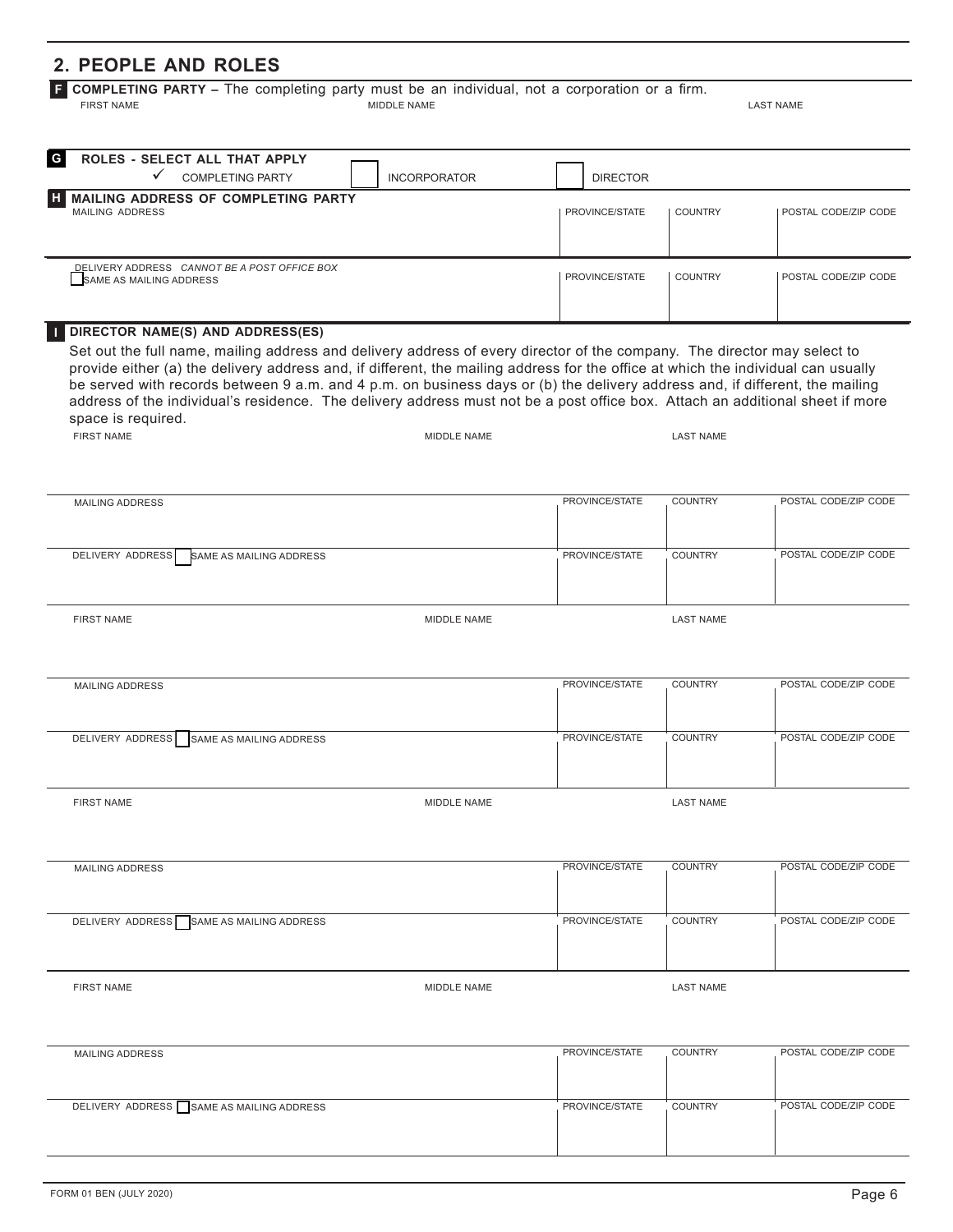#### **J INCORPORATOR NAME(S) AND MAILING ADDRESS(ES)**

If an incorporator is a corporation or firm, enter the full name of the corporation or firm. Attach an additional sheet if more space is required.

CORPORATION OF FIRM NAME

| <b>FIRST NAME</b>               | MIDDLE NAME | <b>LAST NAME</b> |                |                      |
|---------------------------------|-------------|------------------|----------------|----------------------|
|                                 |             |                  |                |                      |
|                                 |             |                  |                |                      |
|                                 |             |                  |                |                      |
| MAILING ADDRESS                 |             | PROVINCE/STATE   | COUNTRY        | POSTAL CODE/ZIP CODE |
|                                 |             |                  |                |                      |
|                                 |             |                  |                |                      |
|                                 |             |                  |                |                      |
| <b>CORPORATION OR FIRM NAME</b> |             |                  |                |                      |
|                                 |             |                  |                |                      |
|                                 |             |                  |                |                      |
| <b>FIRST NAME</b>               | MIDDLE NAME | <b>LAST NAME</b> |                |                      |
|                                 |             |                  |                |                      |
|                                 |             |                  |                |                      |
|                                 |             |                  |                |                      |
| MAILING ADDRESS                 |             | PROVINCE/STATE   | <b>COUNTRY</b> | POSTAL CODE/ZIP CODE |
|                                 |             |                  |                |                      |
|                                 |             |                  |                |                      |
|                                 |             |                  |                |                      |
|                                 |             |                  |                |                      |
| <b>CORPORATION OR FIRM NAME</b> |             |                  |                |                      |
|                                 |             |                  |                |                      |
|                                 |             |                  |                |                      |
|                                 |             |                  |                |                      |
| <b>FIRST NAME</b>               | MIDDLE NAME | <b>LAST NAME</b> |                |                      |
|                                 |             |                  |                |                      |
|                                 |             |                  |                |                      |
|                                 |             |                  |                |                      |
| MAILING ADDRESS                 |             | PROVINCE/STATE   | <b>COUNTRY</b> | POSTAL CODE/ZIP CODE |
|                                 |             |                  |                |                      |
|                                 |             |                  |                |                      |
|                                 |             |                  |                |                      |
|                                 |             |                  |                |                      |

# **3. AUTHORIZED SHARE STRUCTURE**

#### **K AUTHORIZED SHARE STRUCTURE**

|                                                  | Maximum number of shares of this<br>class or series of shares that the company<br>is authorized to issue, or indicate there is<br>no maximum number. |                                           | Kind of shares of this class<br>or series of shares. |                                |                     | Are there special rights<br>or restrictions attached<br>to the shares of this class or<br>series of shares? |                     |
|--------------------------------------------------|------------------------------------------------------------------------------------------------------------------------------------------------------|-------------------------------------------|------------------------------------------------------|--------------------------------|---------------------|-------------------------------------------------------------------------------------------------------------|---------------------|
| Identifying name of class<br>or series of shares | NO MAXIMUM<br>V                                                                                                                                      | MAXIMUM NUMBER<br>OF SHARES<br>AUTHORIZED | <b>NO</b><br>PAR VALUE<br>$\checkmark$               | WITH A<br>PAR VALUE<br>$($ \$) | Type of<br>currency | $Y_{(V)}^{ES}$                                                                                              | $\overset{N}{\sim}$ |
|                                                  |                                                                                                                                                      |                                           |                                                      |                                |                     |                                                                                                             |                     |
|                                                  |                                                                                                                                                      |                                           |                                                      |                                |                     |                                                                                                             |                     |
|                                                  |                                                                                                                                                      |                                           |                                                      |                                |                     |                                                                                                             |                     |
|                                                  |                                                                                                                                                      |                                           |                                                      |                                |                     |                                                                                                             |                     |
|                                                  |                                                                                                                                                      |                                           |                                                      |                                |                     |                                                                                                             |                     |
|                                                  |                                                                                                                                                      |                                           |                                                      |                                |                     |                                                                                                             |                     |
|                                                  |                                                                                                                                                      |                                           |                                                      |                                |                     |                                                                                                             |                     |
|                                                  |                                                                                                                                                      |                                           |                                                      |                                |                     |                                                                                                             |                     |